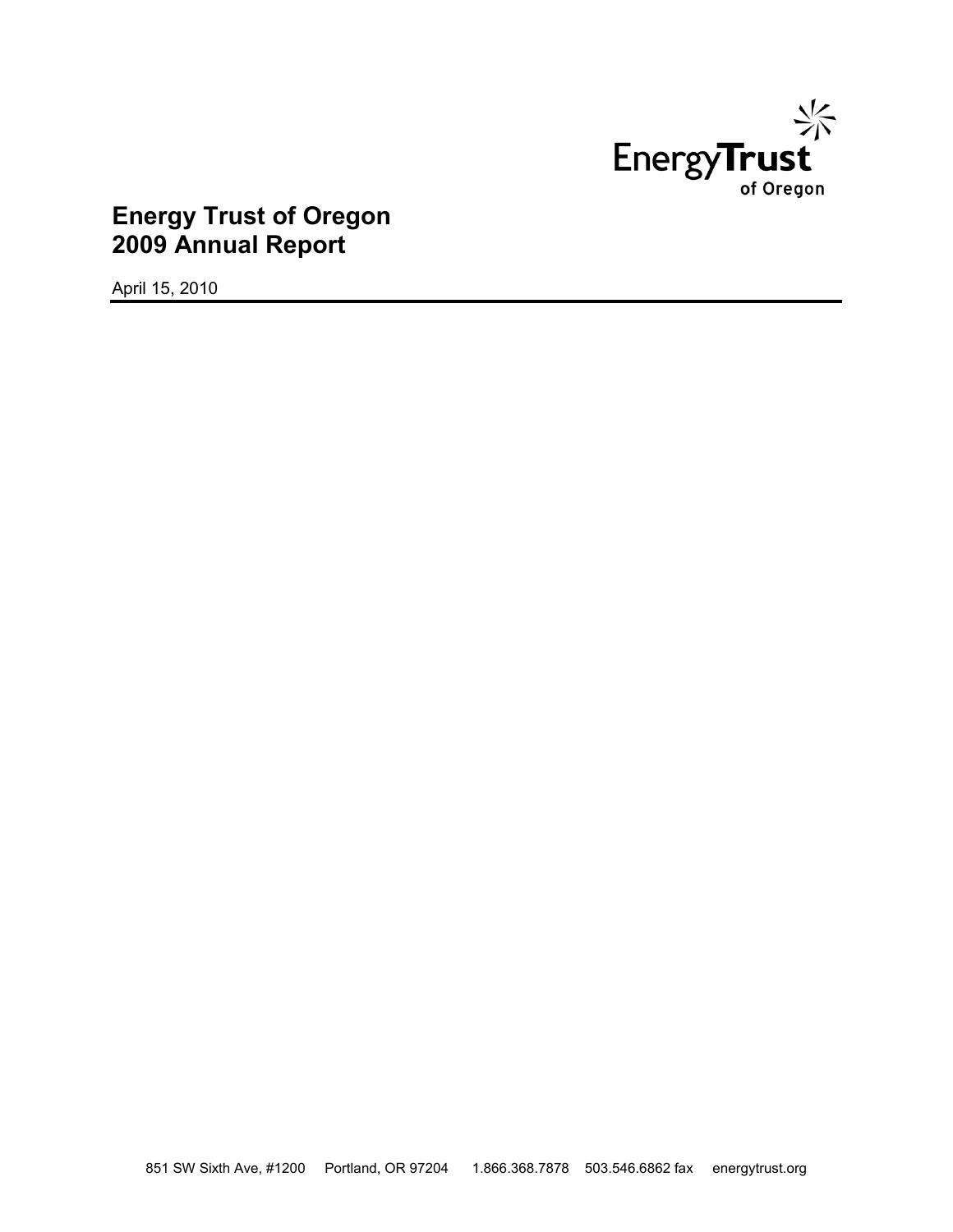# **Table of Contents** Page

| $\mathsf{l}$                                  | From the Executive Director   | 3  |
|-----------------------------------------------|-------------------------------|----|
| $\mathbf{I}$                                  | Background, Mission and Goals | 5  |
| Ш                                             | 2009 Results                  | 6  |
| IV                                            | Revenues and Expenditures     | 9  |
| V                                             | Savings and Generation        | 10 |
| VI                                            | 2009 Performance Measures     | 13 |
| VII                                           | <b>Projects Completed</b>     | 15 |
|                                               | <b>Appendix</b>               |    |
| 2002-2009 Progress toward 2012 Goals          |                               |    |
| <b>Energy Efficiency Program Descriptions</b> |                               |    |
| Renewable Energy Program Descriptions         |                               |    |
| 2009 Energy Trust Board of Directors<br>19    |                               |    |

| 2002-2009 Progress toward 2012 Goals                                                                 | 16 |
|------------------------------------------------------------------------------------------------------|----|
| <b>Energy Efficiency Program Descriptions</b>                                                        | 17 |
| Renewable Energy Program Descriptions                                                                | 18 |
| 2009 Energy Trust Board of Directors                                                                 | 19 |
| <b>Board Development Guidelines</b>                                                                  | 23 |
| 2009 Advisory Council Members and Meetings                                                           | 24 |
| 2009 Call Volumes and Web Visits                                                                     | 26 |
| Reports prepared by Electric Utilities on their Activities<br>Supported by SB 838-authorized Funding | 27 |

Energy Trust of Oregon 2009 Audited Financial Statement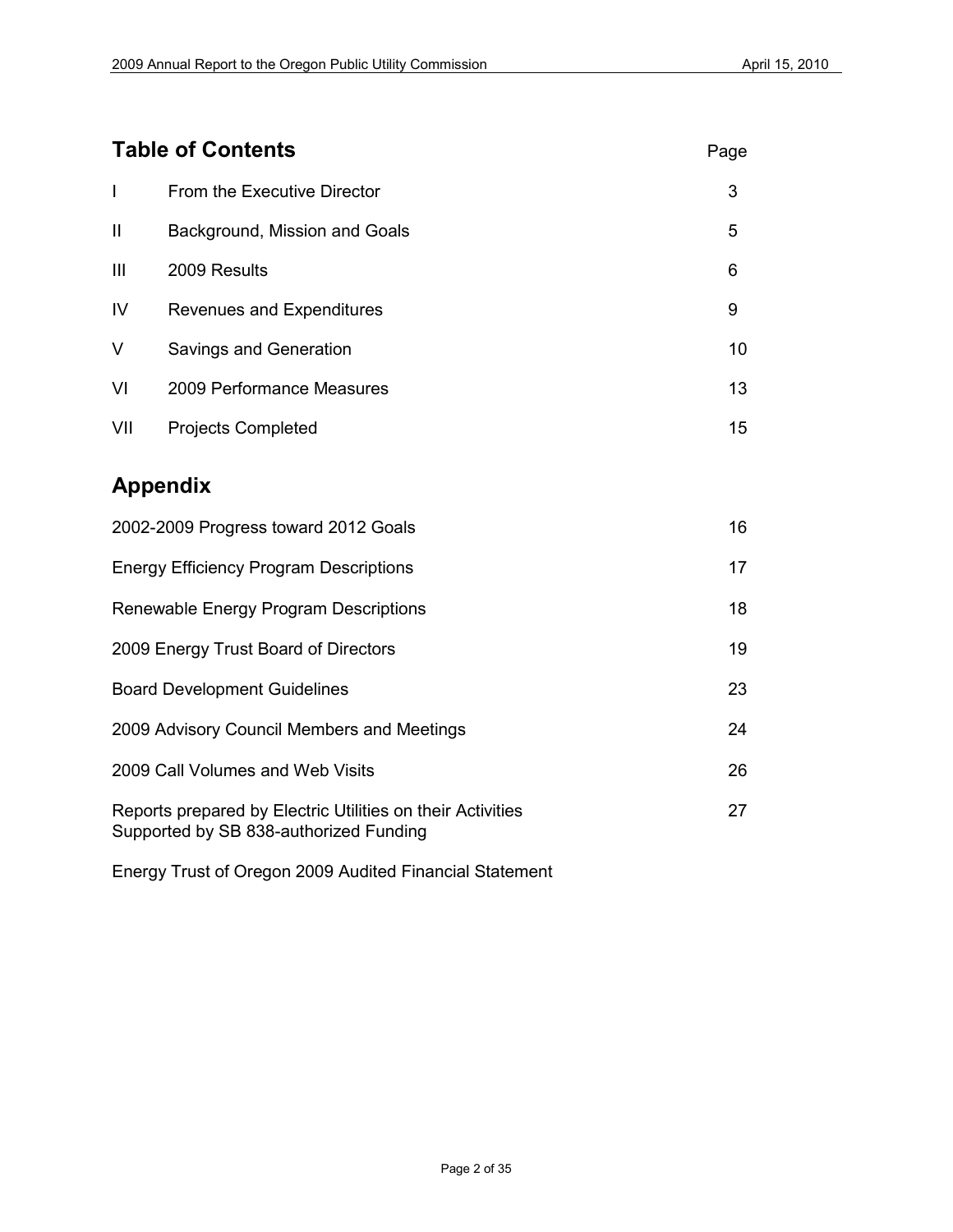# **I From the Executive Director: 2009 Highlights**

For Energy Trust of Oregon, 2009 was a productive and robust year characterized by new opportunities, innovation and challenges stemming from the economy. Believing low-cost energy efficiency and renewable energy technologies are the path to our clean energy future, Energy Trust embraced aggressive goals in its new five-year strategic plan, adopted at the end of 2009. An organization redesign focused on internal efficiency gains and restructuring to meet growing expectations and highlight service to customers. Broad support for our work resulted in new funding, strengthening the linkage between how utilities plan to meet their future needs and Energy Trust goals. Looking ahead, these and other annual results position Energy Trust to deliver even more cost-effective energy efficiency and additional renewable energy benefits for utilities and their customers.

I am particularly excited about the strategic changes we defined with others in 2009. Importantly, we invested in having a greater presence throughout the state to better serve those living in southern, northwestern and eastern Oregon. This translated into greater awareness of Energy Trust among residential customers, growing from 32 percent in 2008 to 41 percent in 2009. Website visits and call volumes also increased 17 percent and 24 percent, respectively, over 2008.

Our work continues to help businesses stay in business and creates jobs during these tough economic times. With double digit unemployment in our state, nearly 300 more energy service businesses signed up to work with us in 2009, a 25 percent increase over 2008. Our growing network of almost 1,500 trade ally contractors used Energy Trust incentives to leverage their businesses and sell more products and services. We estimate that our programs helped create more than 750 jobs in 2009, roughly 150 more than in 2008, resulting in almost 2,300 jobs created since 2002. In more job-creating activity, Energy Trust paired our resources with nearly \$3 million in 2009 federal stimulus funding, investing them in cities, counties and other public entities throughout Oregon.

Innovation came in a variety of ways last year, including through cooperation with the City of Portland, local utilities, Shorebank Enterprise Cascadia, workforce equity advocates and others to develop Clean Energy Works Portland, the first Energy Efficiency and Sustainable Technology (EEAST) pilot program. This novel approach sets out to test new ways of helping consumers evaluate and decide on energy-saving improvements for their homes and offers no-upfront-cost financing with payback on utility bills. The program also provides training for a broader and more diverse workforce, helping build the future infrastructure needed to weatherize more homes.

Another successful innovation is a highly replicable solar energy strategy Energy Trust supported through SE Uplift, a Portland neighborhood coalition. Solarize Southeast led to 120 solar electric systems being installed (348 kilowatts of new capacity) starting in 2009 and continuing into early 2010. This magical combination of community meetings, system savings through bulk purchases and limited-time offers broke all records for solar installations in the program's six-year history. Now, four new neighborhood- and city-led Solarize initiatives have spawned, including one in Pendleton, as of early 2010.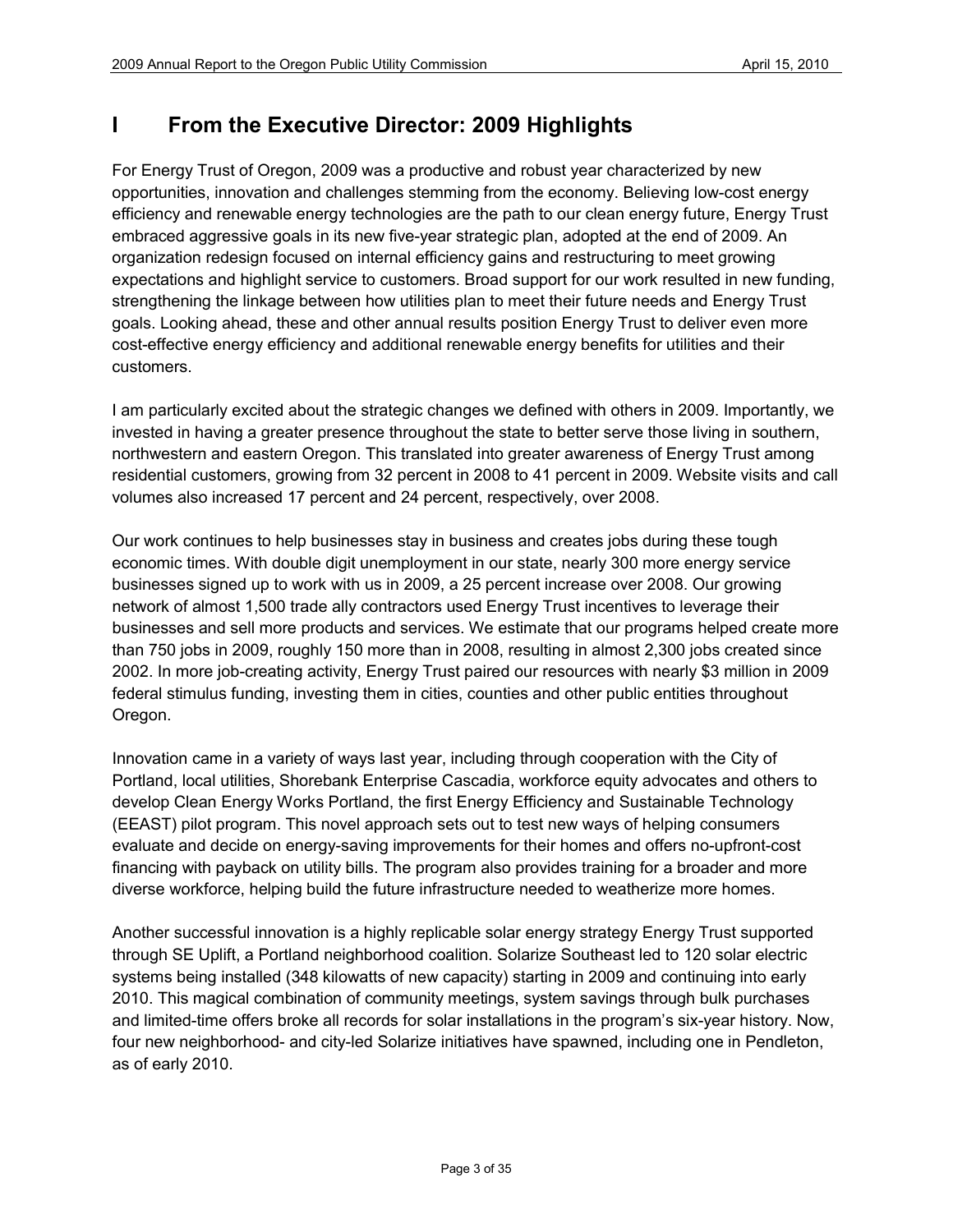We were pleased to begin new services for NW Natural customers in 2009. Industrial customers are now able to participate through a pilot program, and new programs are being delivered to 60,000 NW Natural residential and commercial customers in Southwest Washington.

2009 also marks completion of the first LEED<sup>®</sup> platinum certified indoor solar heated pool in the country. Additionally, our first geothermal generation project with the Oregon Institute of Technology was funded, and we provided incentives for the first urban wind turbines atop 12 West, a downtown high-rise building. The Energy Performance Score approach to providing energy and carbon usage information to buyers of new homes was also tested, one of the first of its kind in the nation.

Knowing how hard-hit the education sector has been, Energy Trust provide more than \$3.8 million in financial incentives to 155 energy-saving and renewable energy generation projects in Oregon schools, community colleges and universities. Cumulatively, Energy Trust has provided more than \$9.8 million in incentives for more than a thousand Oregon school projects throughout the state, helping schools reduce current and future operating costs. During the 2008-2009 school year, LivingWise energy efficiency curriculum kits were distributed to 27,000 students in more than 700 Oregon sixth-grade classrooms. This form of educational outreach led students to work with their parents and install efficiency upgrades in homes that produced energy and bill savings.

New funding commitments made to expand and diversify regional market transformation activities through the NW Energy Efficiency Alliance will help ensure future success in new markets. Investments in emerging technologies will lead our transition from savings acquired through compact fluorescent light bulbs to other technologies, new codes and standards.

We are pleased to report that the energy saved and generated through our programs since 2002 has saved Oregonians nearly \$600 million on electric and gas bills. Thanks to the collaborative contributions of our volunteer board, active utilities and stakeholders, the Oregon Public Utility Commission, talented contractors and willing participants, the benefits to Oregon ratepayers from our investments in clean energy will continue to grow in the years ahead. Thank you.

Margie Harris, Executive Director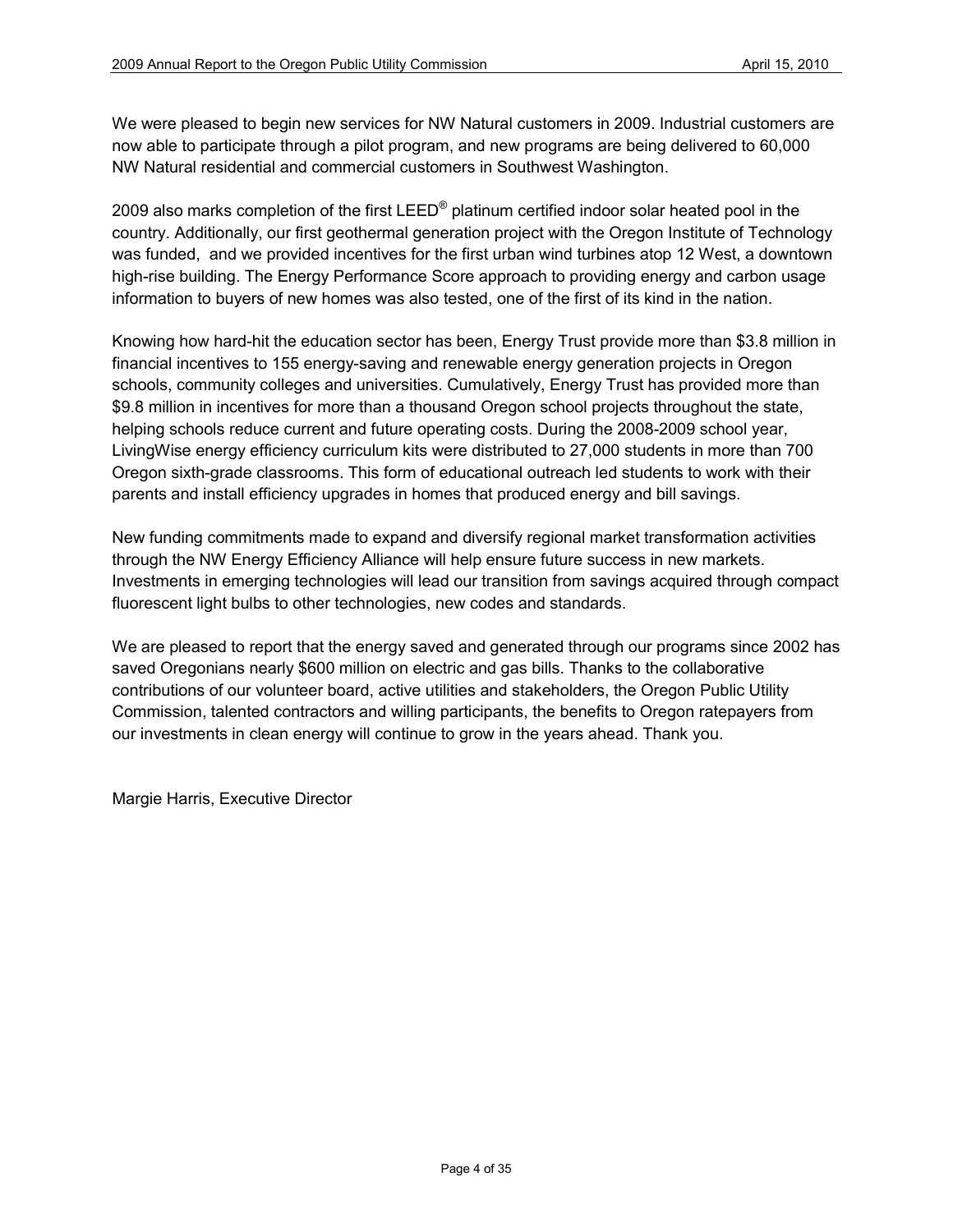# **II Background, Mission and Goals**

### **A. Background**

Since March 2002, Energy Trust has invested public purpose funds from utility customers to help Oregonians benefit from energy efficiency improvements and renewable energy generation. We are funded by and provide services to Oregon customers of Portland General Electric, Pacific Power, NW Natural and Cascade Natural Gas.

Energy Trust serves all of these utilities' residential customers and most of their commercial and industrial customers. We offer technical and other assistance and financial incentives through nine programs, helping customers learn about the value of clean energy investments and derive direct benefits from them. Five programs are managed internally and four—the residential and commercial efficiency programs—are competitively bid and managed by contractors. For most programs, services are provided by specialized local businesses who are part of a network of almost 1,500 trade allies from throughout the state.

Our work is shaped by two advisory councils and is led by an independent, diverse board of directors whose members volunteer their time and expertise. Via contract with the Oregon Public Utility Commission, we comply with reporting and other requirements it establishes for our operations, performance and achievements.

### **B. Mission**

The Energy Trust mission is to "*change how Oregonians produce and use energy by investing in efficient technologies and renewable resources that save dollars and protect the environment."* 

### **C. Vision**

Imagine meeting the future energy needs of Oregonians in a way that lowers energy costs, adds comfort to homes, strengthens our economy and leaves our environment healthier for generations to come. This will happen when we choose to use energy more efficiently and develop renewable energy resources. The people at Energy Trust are committed to this future.

### **D. 2012 Goals[1](#page-4-0)**

- 1. Save 300 average megawatts of electricity.
- *2.* Save 21 million annual therms of natural gas.
- 3. Help Oregonians meet 10 percent of their electricity needs from renewable resources.
- 4. Expand participation by customers that have been hard to reach historically.
- 5. Help businesses thrive by promoting energy efficiency and renewable energy.
- 6. Encourage Oregonians to integrate energy efficiency and renewable energy in daily life.

<span id="page-4-0"></span><sup>&</sup>lt;sup>1</sup> The 2012 goals were adopted as part of Energy Trust's first strategic plans and reflect the term of Energy Trust's funding agreement with the Oregon Public Utility Commission. In 2007, the Oregon Legislature extended the public purpose charge, Energy Trust's principal funding mechanism, through 2025, and allowed utilities to seek supplemental funds for energy conservation programs. These funds provide additional resources for Energy Trust programs and allow it to achieve more energy savings. In December 2010, Energy Trust's board adopted a new strategic plan with goals for 2014. Beginning first quarter 2010, we will report progress toward those goals.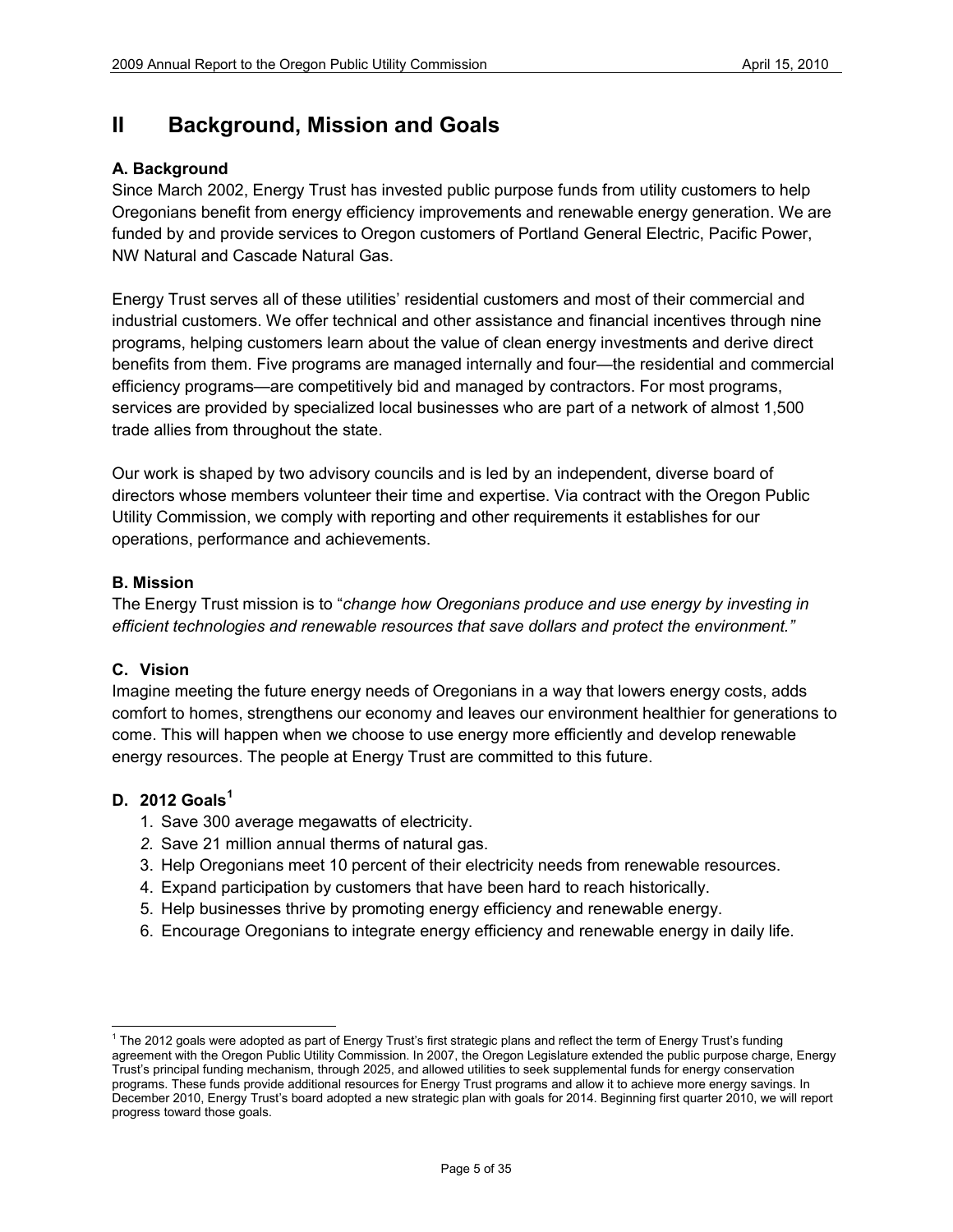# **III 2009 Results**

### **A. General**

- Since 2002, cumulatively saved 222 average megawatts of electricity and 13.1 million annual therms of natural gas, equivalent to 74 percent and 62 percent, respectively, of our 2012 electric and gas saving goals. (See p. 10, Electric Efficiency Savings, for impact on these totals from addition of savings from self-direct projects.)
- Cumulatively generated 99.7 average megawatts of renewable energy, approximately 66 percent of the aggressive 2012 goal of 150 average megawatts.
- Saved Oregon utility customers \$165 million in 2009. Since 2002, cumulative customer bill savings total \$593 million.
- Generated \$32 million in wages, \$5.3 million in new business income and created 750 new jobs $^2$  $^2$  as a result of 2009 program activity.
- Through cumulative effects of these savings since 2002, generated \$76 million in wages, \$11 million in new business income and almost 2,300 new jobs.
- Cumulatively improved air quality by offsetting more than 4.3 million tons of carbon dioxide generated by fossil fuels<sup>[3](#page-5-1)</sup>, the equivalent of taking more than 750,000 cars off the road for one year.
- Completed nearly 93,000 clean energy projects in 2009, a new annual record and an increase of 58 percent over 2008. The value of incentives paid increased by 30 percent. More Oregonians participated than ever before. However, spending per project was less than in the past, likely due to the economy.
- In 2009, saved 32.3 average megawatts of electricity at a levelized cost of 2.8 cents per kilowatt hour. This savings is close to the midpoint between our conservative and stretch year-end goals<sup>[4](#page-5-2)</sup>. Compared to 2008, annual savings declined by 6 percent likely linked to economic conditions, which led to delay and cancellation of many commercial and industrial projects.
- Saved nearly 2.9 million annual therms of natural gas at a levelized cost of 48 cents per therm. Gas savings achieved 90 percent of the 2009 stretch goal and exceeded 2008 results by 16 percent.
- Electric and gas efficiency savings, averaged over three years, comfortably exceeded Oregon Public Utility Commission performance measures, as did annual levelized life-cycle costs.
- Increased solar electric generation by 50 percent over 2008—an exciting outcome. Overall renewable energy generation for the year of 2.6 average megawatts was below 2008 levels as the transition from utility scale projects to smaller projects was completed. Delays in project completion shifted 4 average megawatts of new generation into 2010.

<span id="page-5-0"></span><sup>&</sup>lt;sup>2</sup> Source: ECONorthwest 2007. Economic impact numbers are in addition to what would have occurred without Energy Trust's investment of public purpose funds. A new study was not done for 2009. The economic impact for 2009 is extrapolated from the 2007 study based on the dollar volume of investment in each year.<br><sup>3</sup> Source: Northwest Power and Conservation Council, .76 lbs of carbon dioxide reduction per kWh of energy saved or generation

<span id="page-5-1"></span>using renewable resources, 11.7 lbs of carbon dioxide reduction per therm saved.

<span id="page-5-2"></span> $^4$  Energy Trust reflects annual goals in a range, with a 25 percent difference between the conservative and stretch goals. The range is based on our assessment of the extent of factors beyond our control, such as variability in market conditions, project completion dates and technology performance.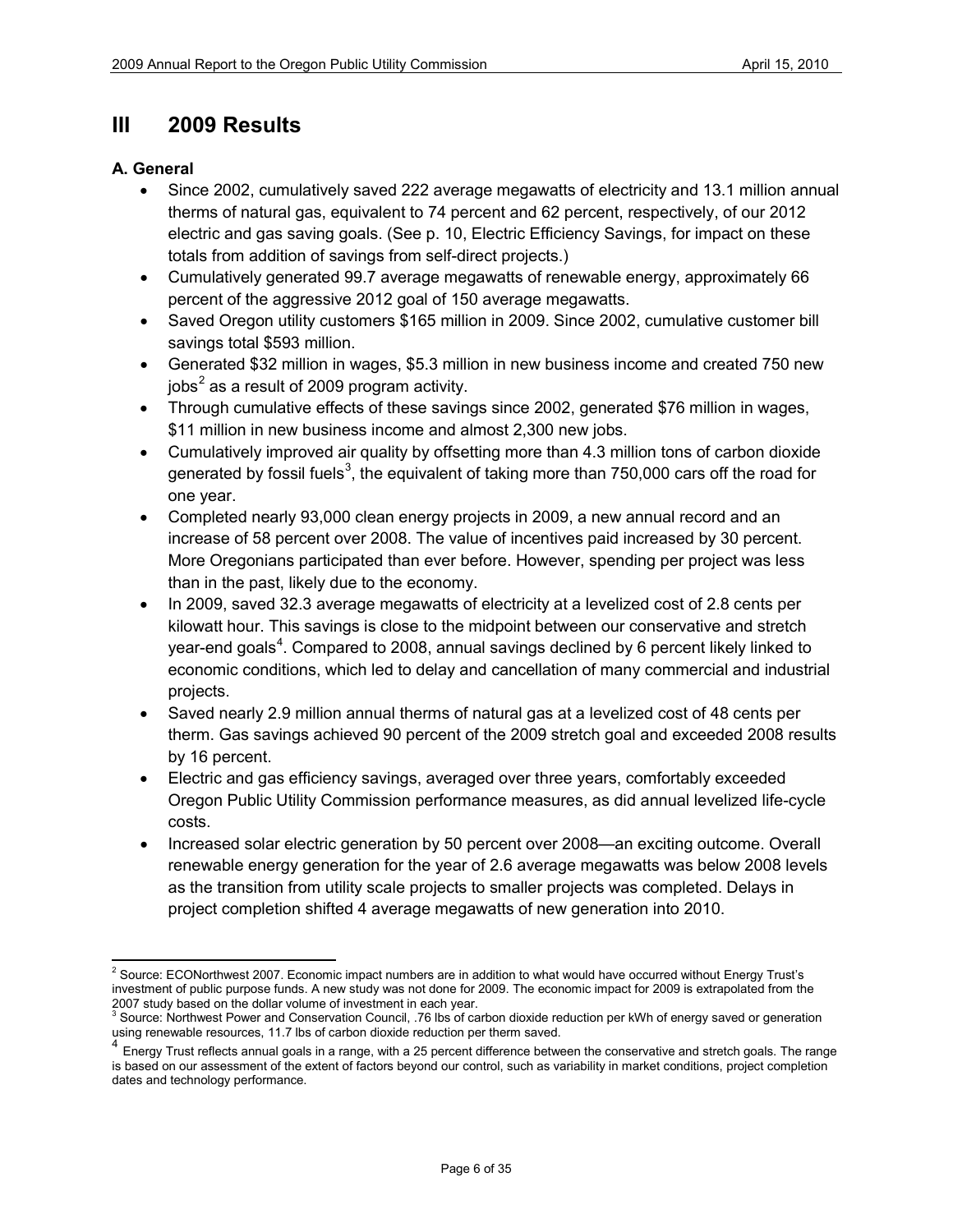- Small-scale renewable energy generation, averaged over three years, continues to come in lower than OPUC performance targets and we expect to catch up, with 4 average megawatts projected annually over the next several years.
- Maintained low administrative costs of 6.2 percent, in full compliance with the OPUC performance measure of 11 percent.
- Obtained an unqualified financial audit and strong customer satisfaction ratings, which satisfied additional OPUC performance requirements.
- Expanded the number of Oregon trade allies by 25 percent, helping support Oregon's economy during tough times.

# **B. Residential efficiency programs**

- Came within 6 percent of electric stretch goals in both Existing Homes and New Homes and Products. New Homes and Products achieved 98 percent of its gas stretch goal, while Existing Homes met 83 percent of its gas stretch goal.
- Conducted 9,100 Home Energy Reviews, a 43 percent increase over 2008.
- Helped fund the purchase of 50,806 energy-efficient clothes washers and refrigerators. The volume of high-efficiency clothes washers and refrigerators sold more than doubled in 2009 compared to 2008
- Installed energy-efficient measures such as sealed ducts, insulation, high-efficiency space heating equipment and energy-efficient windows in 15,490 single-family homes, 11,245 multifamily units and 1,805 manufactured homes.
- In collaboration with the City of Portland and other organizations, launched the 500-home Clean Energy Works Portland pilot, offering no-upfront-cost financing for set packages of home efficiency upgrades with pay back over 20 years on utility bills.
- Saw the share of the New Homes efficient construction market increase to 15 percent in 2009, compared to 11 percent in 2008.
- The number of refrigerators and freezers recycled grew by 88 percent.
- Single-family efficiency retrofits grew 42 percent and multifamily units retrofitted increased 11 percent compared to 2008.
- Installed solar water heating systems in 108 homes with electric hot water and 56 homes with gas hot water. Compared to 2008, the number of residential solar water installations in 2009 declined by 29 percent, reflecting in part the down economy and also the increased demand for residential photovoltaic systems.

### **C. Commercial efficiency programs**

- Saw many projects cancelled or delayed in the slow economy, impacting results. Existing Buildings and New Buildings both came at or just below their conservative electric savings goals. Existing Buildings hit midpoint between its conservative and stretch gas savings goals. New Buildings exceeded its gas stretch goal, a result of a few large gas projects that offered a unique opportunity; without these, the effect of the recession would have been much more apparent.
- Installed high-efficiency measures including energy-efficient lights and efficient heating, ventilation and air conditioning equipment in 1,608 commercial buildings, 17 percent more activity than in 2008. Average incentive payment per site was approximately \$6,107.
- Completed 250 efficient new commercial buildings. The number of new construction projects declined 9 percent from 2008, as economic conditions led to delays and cancellations.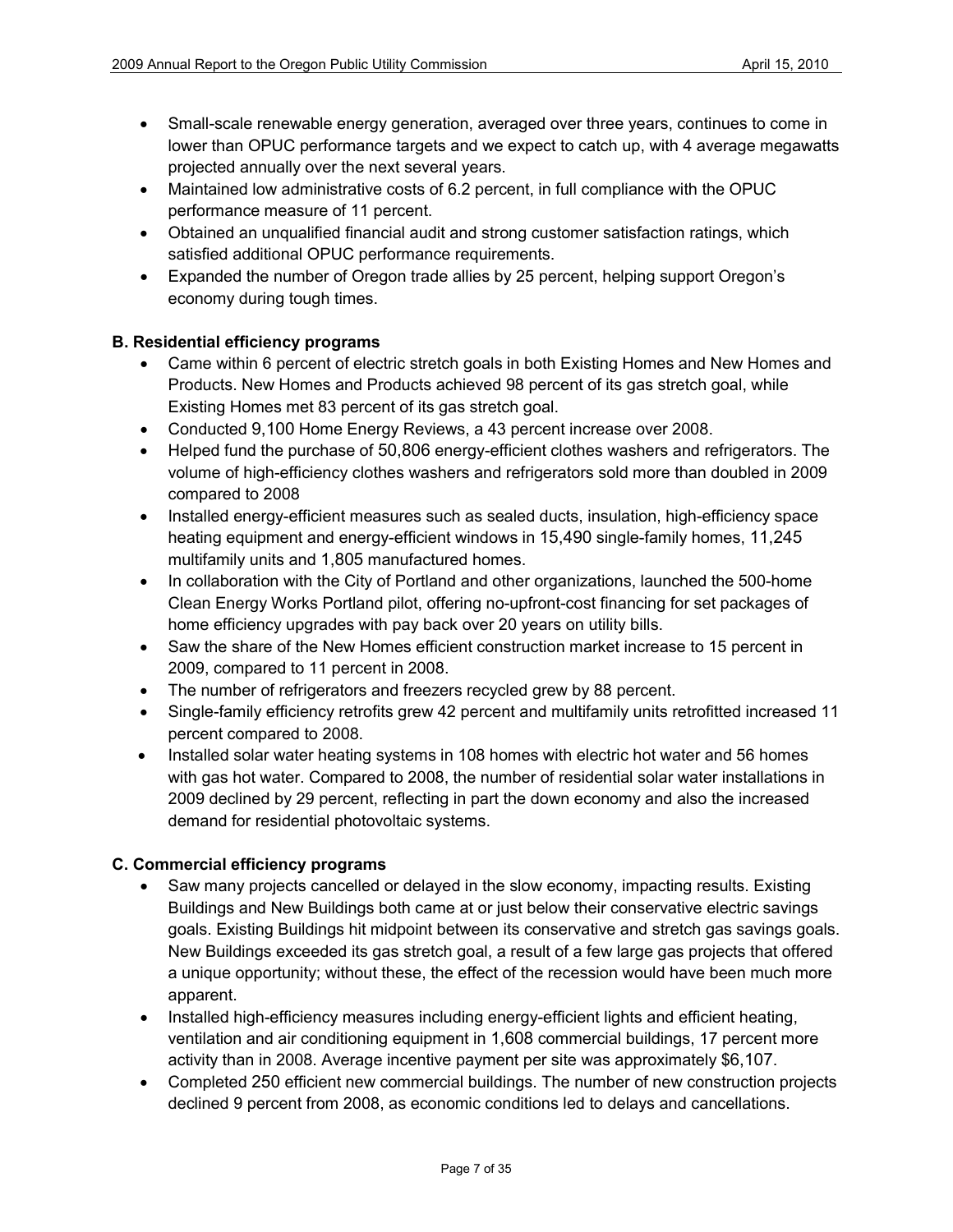• Installed solar water heating systems in 15 businesses with gas hot water and 13 with electric hot water, for a total of 28 systems compared to 18 in 2008.

# **D. Industrial efficiency program**

- Achieved 73 percent of the program's electric stretch goal (just below its conservative goal). Gas results were stronger, at 82 percent of the stretch gas goal. Completed electric energy saving projects at 645 manufacturing firms.
- The nearly 70 percent growth in the number of industrial efficiency projects over 2008 is attributed to the small industrial initiative, which provides streamlined operations for agriculture and smaller industrial operations.
- Began a NW Natural industrial pilot program at mid-year that by year-end had committed funds for 11 projects to install in 2010.

### **E. Renewable energy programs**

- Provided incentives to help install solar electric systems in 365 homes and 116 commercial buildings. More than twice as many residential solar electric projects were completed in 2009 than in 2008, while commercial solar projects increased by 14 percent.
- Remained flexible and maintained commitment to completing 10 small wind systems, 3 biopower projects, a large solar project, another large geothermal project and numerous commercial solar projects. Many encountered delays as a consequence of uncertainty around the Business Energy Tax Credit, as well as economic conditions.
- Built a robust pipeline of projects into 2010 and beyond.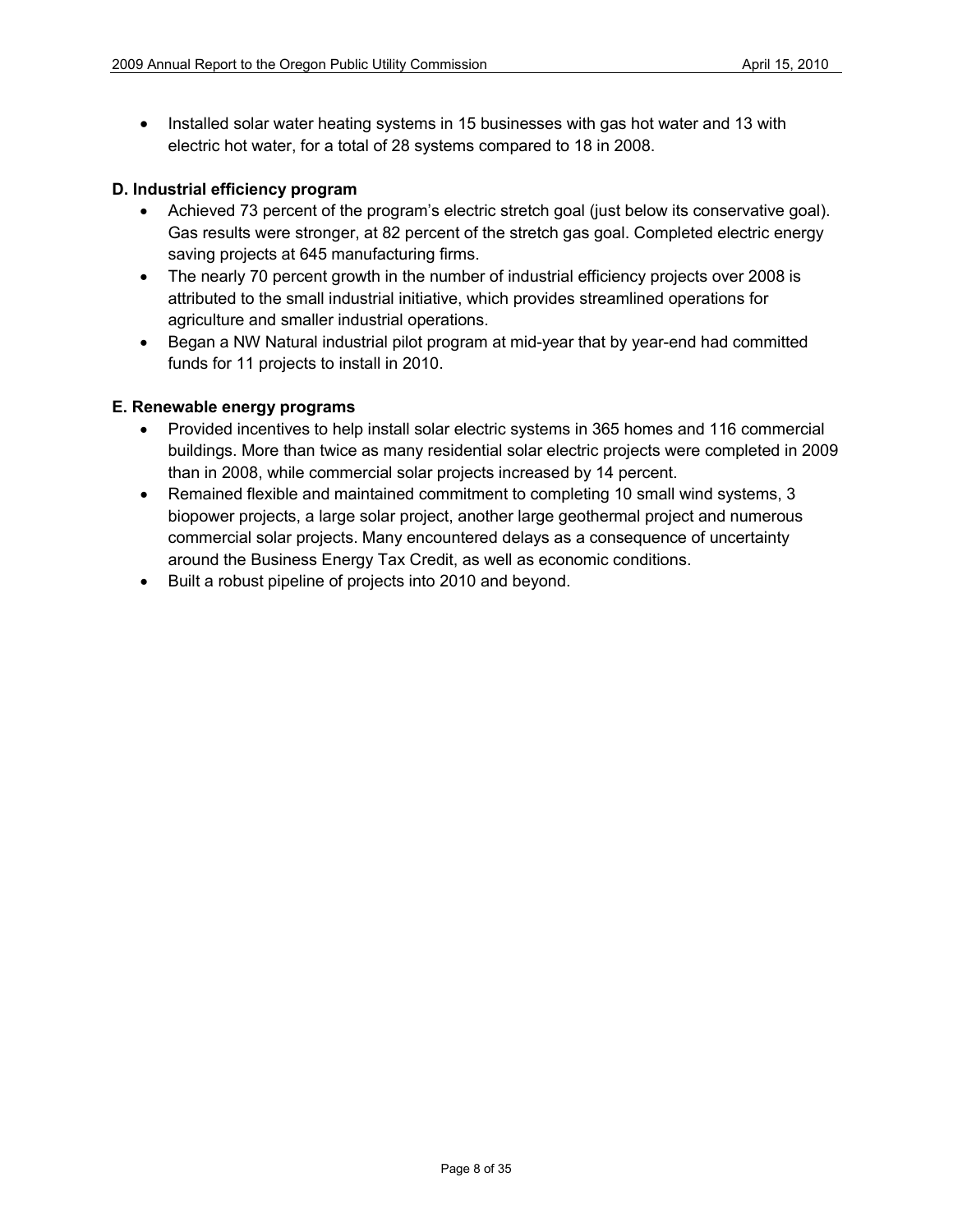# **IV Revenues and Expenditures**

- Received \$90.8 million in Oregon public purpose revenues during 2009.
- Spent \$96.9 million (including carryover funds from prior years), investing 28 percent more than in 2008.
- Paid more than \$53.2 million in incentives for efficiency and renewable energy projects.

# **A. Revenues**

Oregon public purpose revenues for 2009 were \$2.1 million or 2.3 percent below budget.

| <b>Source</b>                    | <b>Actual Revenues Received</b> | <b>Budgeted Annual Revenues</b> |
|----------------------------------|---------------------------------|---------------------------------|
| <b>Portland General Electric</b> | \$34,511,236                    | \$37,129,558                    |
| <b>Pacific Power</b>             | \$21,335,551                    | \$21,972,933                    |
| <b>PGE</b> Incremental           | \$13,655,739                    | \$14,078,321                    |
| Pacific Power Incremental        | \$8,155,001                     | \$8,521,223                     |
| Cascade Natural Gas              | \$1,000,175                     | \$989,233                       |
| <b>NW Natural</b>                | \$11,433,840                    | \$9,753,627                     |
| <b>NW Natural DSM Pilot</b>      | \$750,000                       | \$750,000                       |
| Total                            | \$90,841,542                    | \$93,194,896                    |

# **B. Expenditures**

Electric efficiency spending was below budget by about \$12.2 million for the year, or 16 percent. The decline resulted mainly from delay or cancellation of commercial and industrial projects due to economic concerns. Gas expenditures for 2009 were \$2.4 million, or 12 percent, below budget. Renewable program spending was \$18.0 million below budget for the year, as projects were pushed into 2010 and beyond for completion.

| <b>Type</b>                | <b>Actual Expenditures Annual</b> | <b>Budgeted Expenditures Annual</b> |
|----------------------------|-----------------------------------|-------------------------------------|
| Energy Efficiency programs | \$80,145,759                      | \$93,797,241                        |
| Renewable Energy programs  | \$13,135,514                      | \$30,573,655                        |
| <b>Administration</b>      | \$3,666,524                       | \$4,468,927                         |
| Total∣                     | \$96,947,797                      | \$128,839,823                       |

| <b>Incentives Paid 2009</b> |              |                |                          |                |          |                         |                |              |
|-----------------------------|--------------|----------------|--------------------------|----------------|----------|-------------------------|----------------|--------------|
|                             |              |                | <b>Energy Efficiency</b> |                |          | <b>Renewable Energy</b> | <b>Total</b>   |              |
|                             |              |                |                          | Cascade        |          |                         |                |              |
|                             |              | <b>Pacific</b> |                          | <b>Natural</b> |          |                         | <b>Pacific</b> |              |
| Quarter <sup>1</sup>        | <b>PGE</b>   | <b>Power</b>   | <b>NW Natural</b>        | Gas            | Avista   | <b>PGE</b>              | <b>Power</b>   |              |
| Q1                          | \$2,179,158  | \$1,144,836    | \$1,372,914              | \$125,265      | \$8,134  | \$1,778,071             | \$348,870      | \$6,957,248  |
| Q2                          | \$3,830,710  | \$1,759,482    | \$2,105,995              | \$93,043       | \$5,187  | \$607,074               | \$1,342,110    | \$9,743,601  |
| Q3                          | \$4,273,485  | \$3,038,442    | \$2,016,477              | \$92,284       | \$8,194  | \$914,053               | \$1,065,719    | \$11,414,354 |
| $\overline{Q4}$             | \$10,552,296 | \$6,747,752    | \$2,980,623              | \$326,380      | \$624    | \$2,633,181             | \$1,875,280    | \$25,114,711 |
| Total                       | \$20,835,649 | \$12,690,512   | \$8,476,009              | \$636,972      | \$22,139 | \$5,932,379             | \$4,631,979    | \$53,229,914 |

Note: The total incentives column includes an additional \$4,275 in incentives provided through collaborations with the City of Ashland and Northern Wasco County Public Utility District.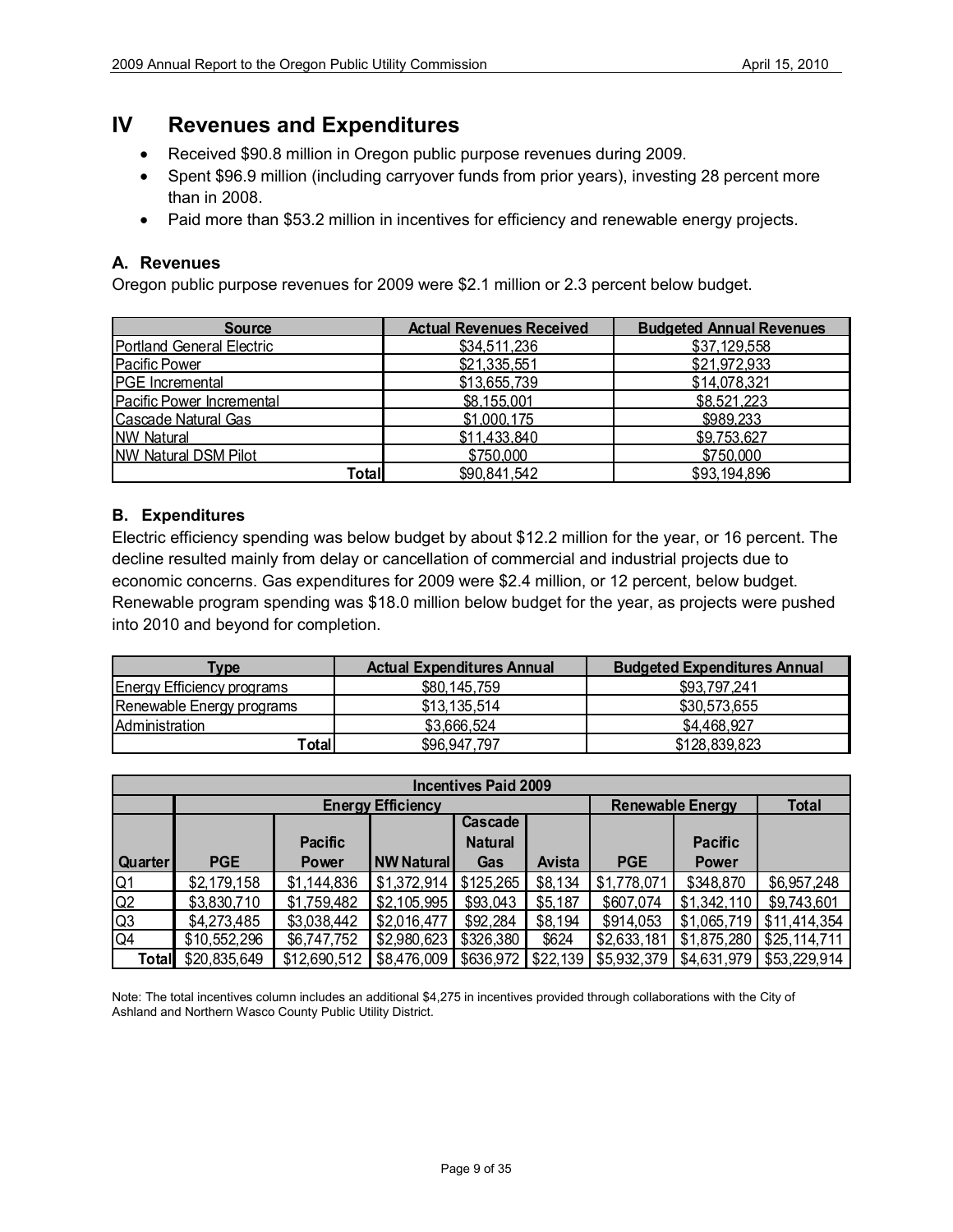# **V Savings and Generation**

### **A. Electric efficiency savings**

In 2009, Energy Efficiency programs saved 32.3 average megawatts, achieving 84 percent of Energy Trust's 2009 stretch goal of 38.5 average megawatts. Since March 1, 2002, these programs have cumulatively saved 222 average megawatts. Including 20 average megawatts of savings from self-direct customers, Energy Trust has achieved 81 percent of its 2012 goal.<sup>[5](#page-9-0)</sup> This is equivalent to powering 187,400 average Oregon homes for a year. The totals reflect the annual "true up" that adjusts for evaluation results, market research and other factors.<sup>[6](#page-9-1)</sup> The 32.3 average megawatts were acquired at a levelized cost of 2.8 cents per kilowatt hour, approaching the stretch goal of 2.6 cents per kilowatt hour.

| <b>Electric Efficiency Savings</b> | <b>PGE aMW</b> | <b>Pacific</b><br><b>Power</b><br>aMW | <b>Total</b><br><b>Savings</b><br>aMW | <b>Expenses</b> | mil $$/$<br>aMW | Levelized<br>Cost/kWh |
|------------------------------------|----------------|---------------------------------------|---------------------------------------|-----------------|-----------------|-----------------------|
| Commercial                         | 7.4            | 3.2                                   | 10.5                                  | \$24,234,351    | \$2.3           | 2.7 $\phi$            |
| Industrial                         | 5.1            | 3.9                                   | 9.0                                   | \$15,632,131    | \$1.7           | 2.7 $\phi$            |
| <b>Residential</b>                 | 7.9            | 4.9                                   | 12.8                                  | \$25,787,574    | \$2.0           | 3.0 $\phi$            |
| Total Energy Efficiency programs   | 20.4           | 12.0                                  | 32.3                                  | \$65,654,056    | \$2.0           | 2.8 $\phi$            |

*Electric efficiency savings numbers include transmission and distribution savings*

### **B. Gas efficiency savings**

In 2009, efficiency programs saved 2.9 million annual therms of natural gas, or 90 percent of our 2009 stretch goal of 3.2 million annual therms. Since gas programs began in 2003, cumulative savings of 13.1 million annual therms have been realized, accounting for 62 percent of the 2012 OPUC goal of 21 million annual therms. This is equivalent to providing gas heat to about 26,000 homes for a year. These totals reflect the annual "true up." The 2.9 million annual therms were acquired at a levelized cost of 48 cents per therm, matching the 2009 stretch goal.

|                                |                   | Cascade        |               | Total          |                 |              |                   |
|--------------------------------|-------------------|----------------|---------------|----------------|-----------------|--------------|-------------------|
| <b>Gas Efficiency Savings</b>  |                   | <b>Natural</b> |               | <b>Savings</b> |                 | \$/          | Levelized         |
|                                | <b>NW Natural</b> | Gas            | <b>Avista</b> | <b>Therms</b>  | <b>Expenses</b> | <b>Therm</b> | <b>Cost/Therm</b> |
| Commercial                     | 1,304,131         | 72,029         |               | ,376,160       | \$5,399,336     | \$3.9        | 32 $\phi$         |
| Industrial                     | 184,423           | 47,918         |               | 232,341        | \$562,361       | \$2.4        | 23 $\phi$         |
| Residential                    | 1,110,632         | 133,234        | 4,275         | ,248,141       | \$11,680,223    | \$9.4        | 69 $\phi$         |
| <b>Total Energy Efficiency</b> | 2,599,186         | 253,181        | 4,275         | 2,856,642      | \$17,641,920    | \$6.2        | 48¢               |

<span id="page-9-1"></span><span id="page-9-0"></span><sup>&</sup>lt;sup>5</sup> Savings from self-directed efficiency projects count toward the current goal of achieving 300 average megawatts of savings by 2012. To date, 20 average megawatts of savings have been achieved by industrial consumers via self-directed funding. Beginning in 2010, we will report on goals for 2014 established in Energy Trust's new strategic plan adopted in December 2009.<br><sup>6</sup> Uncertainty remains about savings for some larger industrial projects and will be resolved in the 201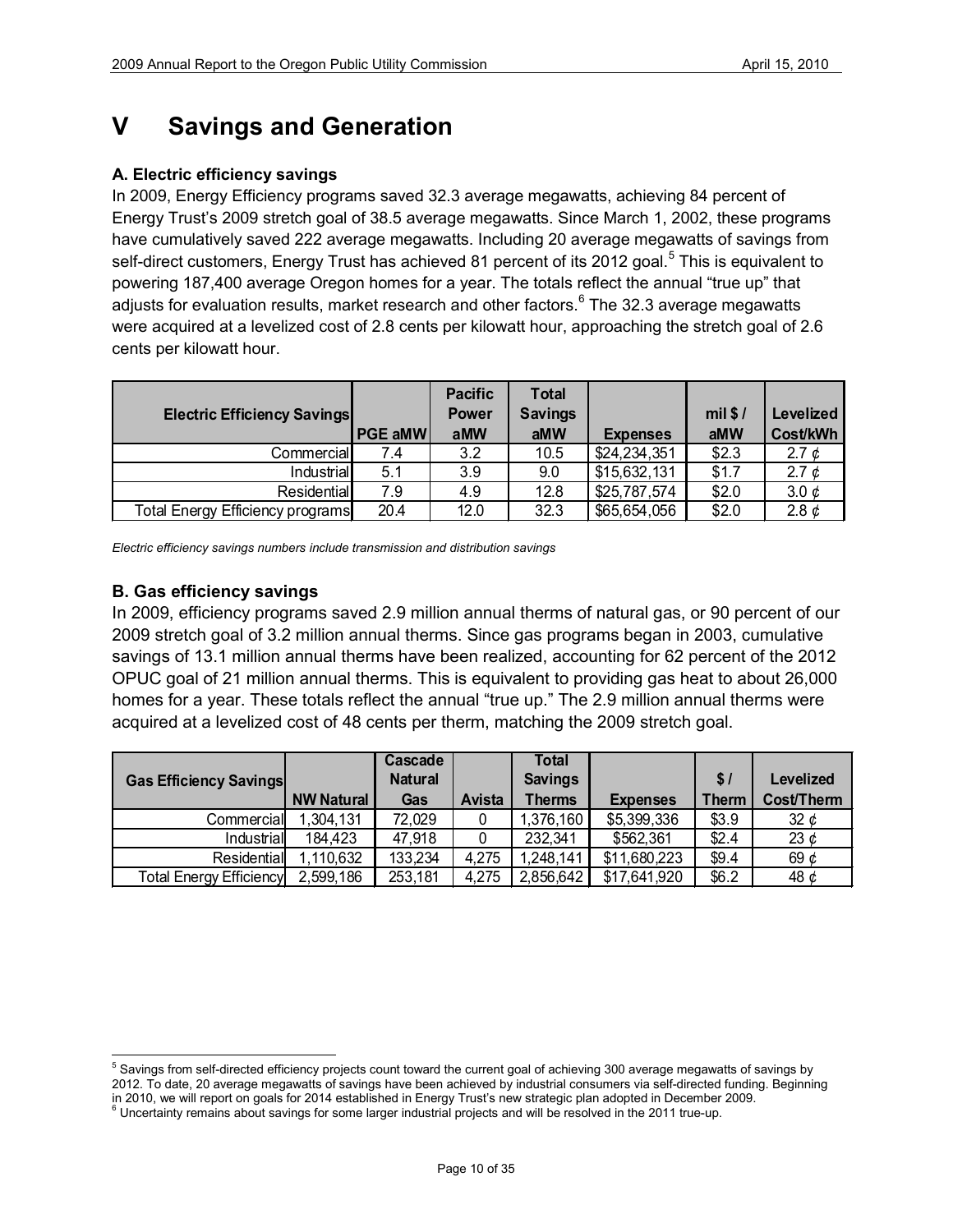# **C. Renewable energy generation**

Total renewable energy generation of 2.6 average megawatts for the year met the conservative case goal.<sup>[7](#page-10-0)</sup> To date, cumulative renewable energy generation totals 99.7 average megawatts, or 66 percent of the 2012 OPUC generation goal of 150 average megawatts.

|                                    |            | <b>Pacific</b> | <b>Total</b> |                  |          |                 |
|------------------------------------|------------|----------------|--------------|------------------|----------|-----------------|
| <b>Renewable Energy Generation</b> | <b>PGE</b> | Power          | Generation   |                  | mil $$/$ | Levelized       |
|                                    | aMW        | aMW            | aMW          | <b>Expenses</b>  | aMW      | <b>Cost/kWh</b> |
| Biopower                           | 0.000      | 1.390          | 1.390        | 1,187,364<br>\$  | \$0.9    | $0.8 \notin$    |
| Open Solicitation                  | 0.140      | 0.470          | 0.610        | 2,789,969<br>\$  | \$4.6    | 4.2 $\phi$      |
| Solar Electric Program             | 0.380      | 0.240          | 0.620        | 8,565,976<br>\$  | \$13.8   | 13.0 $\phi$     |
| <b>Utility Scale</b>               | 0.000      | 0.000          | 0.000        | 499,162<br>\$    | n/a      | n/a             |
| Wind Program                       | 0.020      | 0.000          | 0.020        | 609,347<br>\$    | \$30.5   | 38.3 $\phi$     |
| Total Renewable Programs           | 0.540      | 2.100          | 2.640        | 13,651,818<br>\$ | \$5.2    | 4.8 $\phi$      |

*Renewable energy generation numbers include transmission and distribution savings, where appropriate* 

# **D. Incremental electric efficiency funding (SB 838)**

2009 was the first full year of supplemental energy efficiency funding from Pacific Power and Portland General Electric, authorized under SB 838. As approved by the OPUC, Pacific Power and Portland General Electric retained a portion of these funds for their activities in support of acquiring additional energy savings. Below are tables showing electric efficiency savings and expenses derived from public purpose revenues (SB 1149) separate from electric efficiency savings and expenses derived from incremental funds (SB 838), and the utilities' portions of SB 838 expenditures.

| <b>SB 1149 Electric</b><br><b>Efficiency Savings</b> | <b>PGE aMW</b> | <b>Pacific Power</b><br>aMW | <b>Total</b><br><b>Savings</b><br>aMW | <b>Expenses</b> | Mil \$/aMW |
|------------------------------------------------------|----------------|-----------------------------|---------------------------------------|-----------------|------------|
| Commercial                                           | 5.43           | 2.03                        | 7.5                                   | \$16,132,848    | \$2.2      |
| Industrial                                           | 4.61           | 3.71                        | 8.3                                   | \$12,181,955    | \$1.5      |
| Residential                                          | 5.5            | 3.64                        | 9.1                                   | \$14,746,114    | \$1.6      |
| <b>Total Electric Energy</b><br>Efficiency programs  | 15.5           | 9.4                         | 24.9                                  | \$43,060,917    | \$1.7      |

| <b>SB 838 Electric</b><br><b>Efficiency Savings</b> | <b>PGE aMW</b> | <b>Pacific Power</b><br>aMW | <b>Total</b><br><b>Savings</b><br>aMW | <b>Expenses</b> | Mil \$/aMW |
|-----------------------------------------------------|----------------|-----------------------------|---------------------------------------|-----------------|------------|
| Commercial                                          | 1.9            | 1.1                         | 3.1                                   | \$8,095,947     | \$2.6      |
| Industrial                                          | 0.5            | 0.2                         | 0.7                                   | \$3,450,176     | \$5.0      |
| Residential                                         | 2.4            | 1.3                         | 3.7                                   | \$11,041,460    | \$3.0      |
| <b>Total Electric Energy</b><br>Efficiency programs | 4.8            | 2.6                         | 7.4                                   | \$22,587,583    | \$3.0      |

<span id="page-10-0"></span> $7$  The conservative goal for 2009 renewable energy generation is 2.6 average megawatts. This reflects generation associated with expenditures made in 2009. An additional 3.7 average megawatts of generation was committed in 2009 to come on line in 2010 and beyond. (2009 budget and action plan documents reflected a larger conservative goal, the "activity-based" goal, which assumes all the generation committed but not paid in 2009 would count toward the goal.)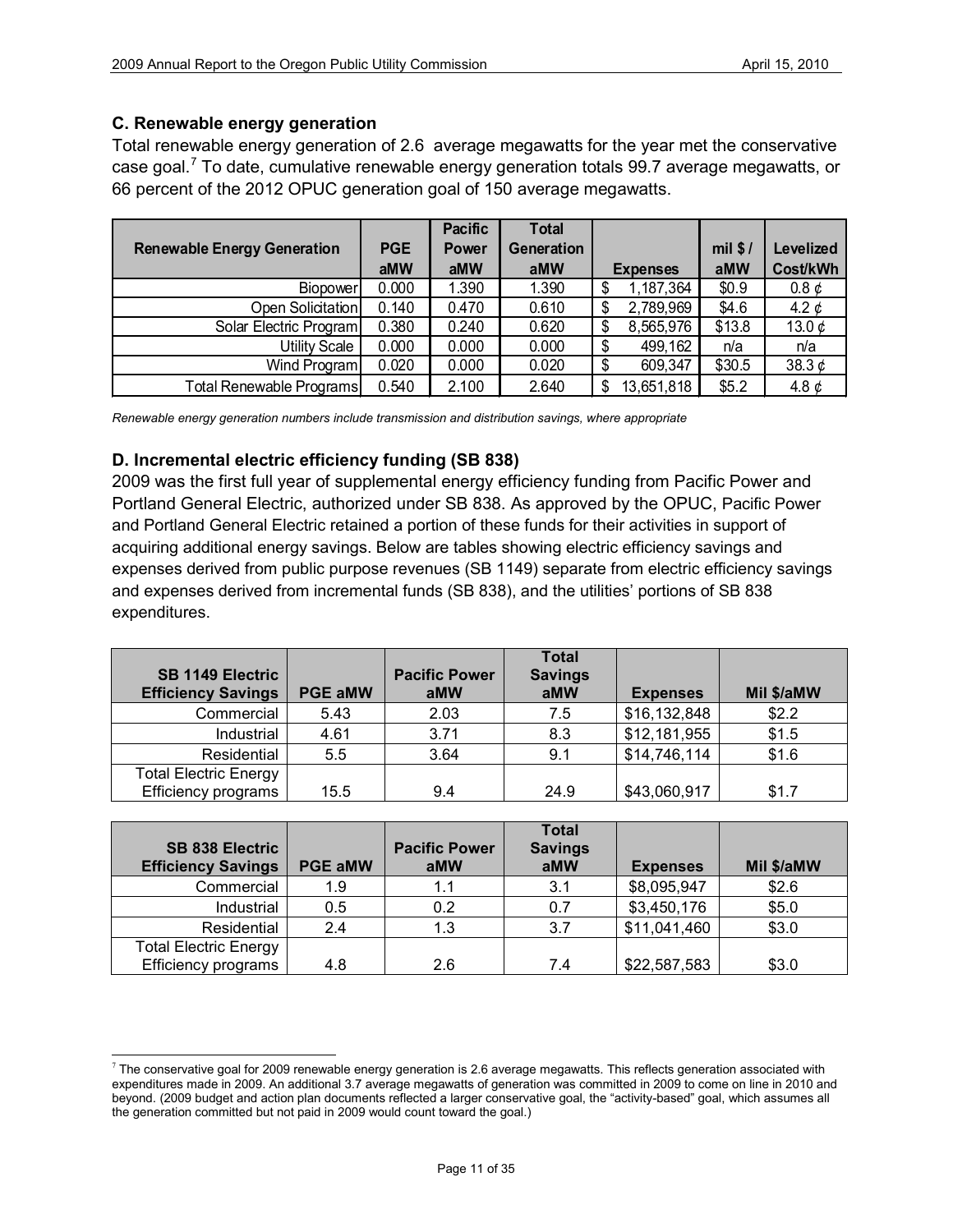### **SB 838 Utility Expenditures**

|               | <b>2009 Expenditures</b> | 2009 \$Mil /aMW* | 2009 Levelized Cost* |
|---------------|--------------------------|------------------|----------------------|
| PGEI          | \$394,554                | \$0.02           | 0.03 ¢               |
| Pacific Power | \$424,676                | \$0.04           | $0.05 \notin$        |
| <b>Fotal</b>  | \$819,230                | \$0.03           | 0.03 ¢               |

\* Reflects incremental increase in costs to Energy Trust derived from expenditures by Pacific Power and Portland General Electric under terms of the agreement described in SB 838.

# **See Appendix p. 27 for reports prepared by Pacific Power and Portland General Electric on utility activities funded through SB 838.**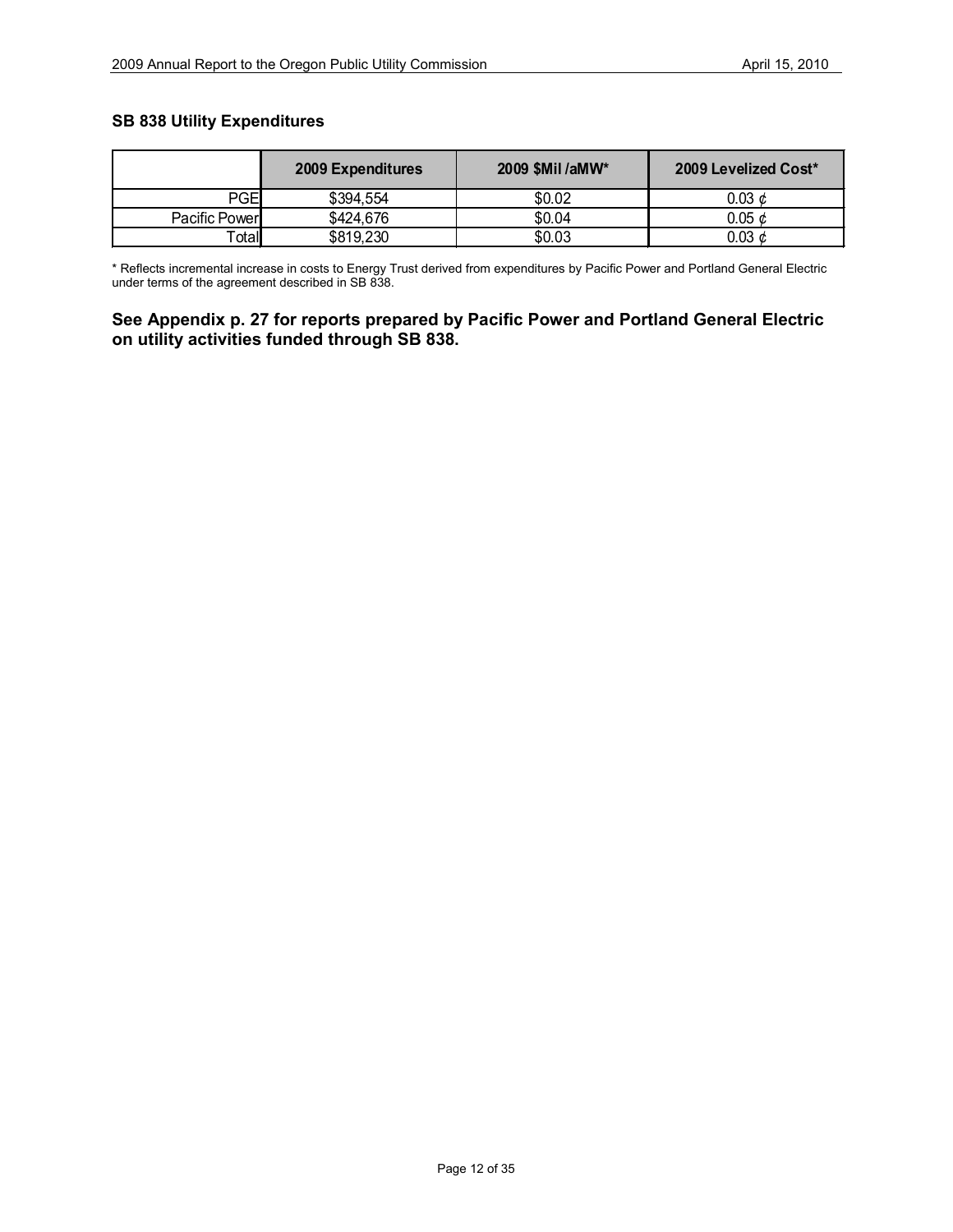# **VI 2009 Performance Measures**

Each year the Oregon Public Utility Commission establishes minimum performance measures for Energy Trust in a variety of categories. Minimum savings and generation figures for energy efficiency programs and renewable energy programs are set at an aggregated level rather than at an individual program or sector level. This allows Energy Trust to pursue different program strategies in residential, commercial and industrial sectors as market forces and technological advances change.

The following minimum performance measures apply in 2009.

#### **Electric Efficiency Performance Targets**

• Electricity efficiency savings of at least 31 average megawatts, computed on a three-year rolling average

*Exceeded, with 2007*-*2009 average annual electric efficiency savings = 34 average megawatts* 

• Levelized life-cycle cost should be no more than 3.5 cents per kilowatt hour

*Well within requirement, with 2009 average levelized life-cycle cost = 2.8 cents per kilowatt hour*

#### **Natural Gas Efficiency Performance Targets**

• Natural gas efficiency savings of at least 1.8 million annual therms, computed on a threeyear rolling average

*Exceeded, with 2007-2009 average annual gas efficiency savings = 2.9 million annual therms*

• Average levelized life-cycle cost should not exceed 60 cents per annual therm

*Well within requirement, with 2009 average levelized life-cycle cost = 48 cents per annual therm*

#### **Renewable Resource Development Targets**

• Secure at least 3 average megawatts of new renewable resources per year, computed on a three-year rolling average

*Behind target at 2.0 average megawatts—with 4 average megawatts shifting into 2010 due to development delays (*Energy Trust has a healthy pipeline of projects going forward and expects to average just over 4 average megawatts a year for the next several years)

#### **Financial Integrity**

• Demonstrate financial integrity by obtaining an unqualified financial audit opinion annually

*Full compliance, with an unqualified financial audit opinion for 2009*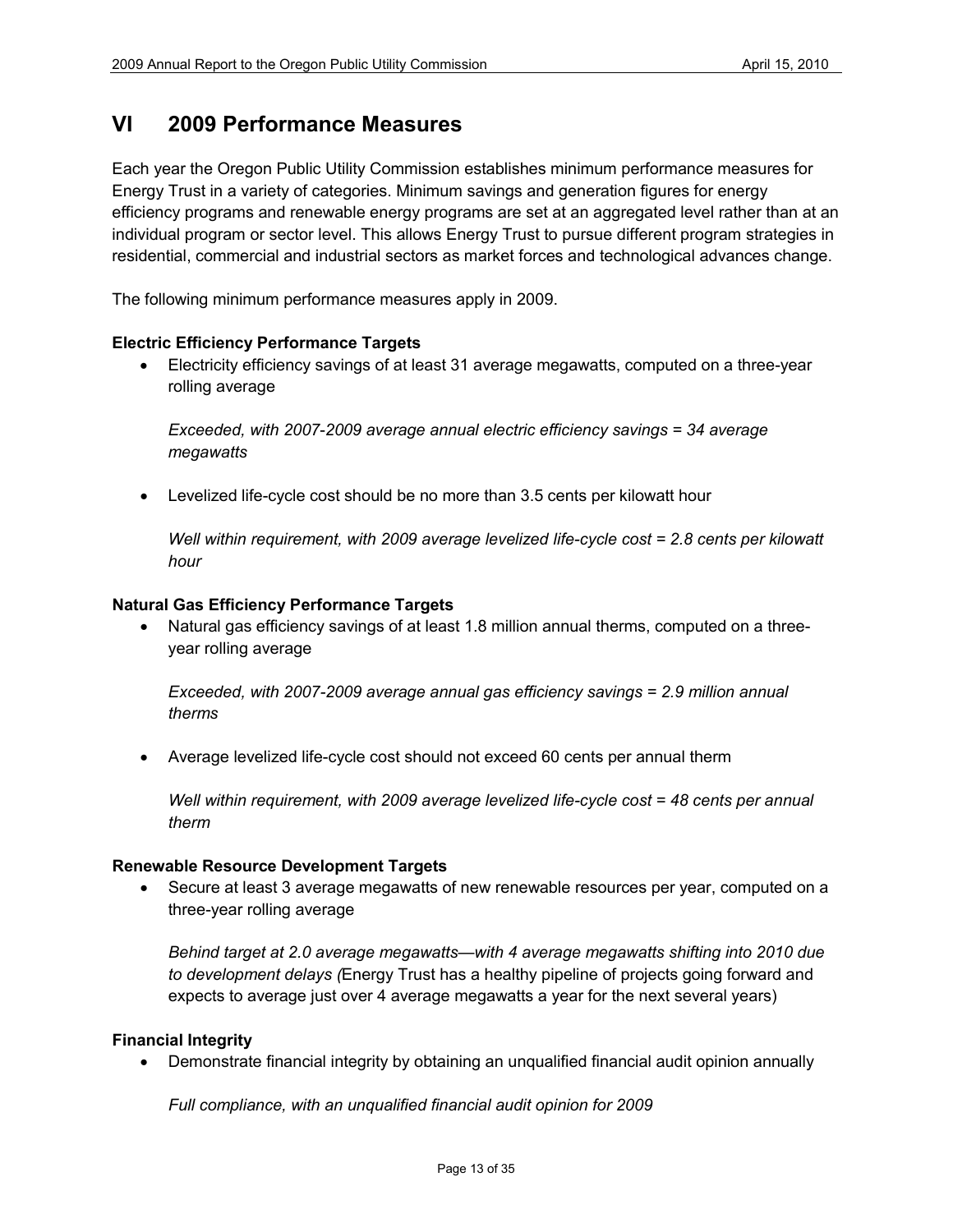#### **Program Delivery Efficiency**

• Keep administrative and program support costs<sup>[8](#page-13-0)</sup> below 11 percent of annual revenues

*Well within requirement, with 2009 administrative and program support costs at 6.2 percent of annual public purpose revenues*

#### **Customer Satisfaction**

• Demonstrate reasonable rates of customer satisfaction with Energy Trust services

*In 2009, evaluations incorporating customer satisfaction measures were completed for Existing Buildings, Production Efficiency and the Refrigerator Recycling initiative, with the following results:*

| Program                       | <b>Percent of Customers</b><br>Satisfied or Very Satisfied |
|-------------------------------|------------------------------------------------------------|
| <b>Refrigerator Recycling</b> | 97 percent                                                 |
| <b>Existing Buildings</b>     | 95 percent                                                 |
| <b>Production Efficiency</b>  | 94 percent                                                 |

*Energy Trust recorded 21 customer complaints in 2009, and 72 since beginning operations in 2002*

#### **Benefit/Cost Ratios**

• Report benefit/cost ratios for larger conservation acquisition programs for 200[9](#page-13-1). $^9$ 

| Program                              | <b>Utility System Benefit-Cost</b><br><b>Ratio</b> | <b>Societal Benefit-Cost</b><br><b>Ratio</b> |
|--------------------------------------|----------------------------------------------------|----------------------------------------------|
| New Homes and Products               | 1.9                                                | 1.7                                          |
| <b>Existing Homes</b>                | 1.8                                                | 1.4                                          |
| <b>Existing Buildings</b>            | 3.4                                                | 1.8                                          |
| <b>New Buildings</b>                 | 2.6                                                | 22                                           |
| <b>Production Efficiency</b>         | 3.1                                                | 1.8                                          |
| <b>NW Energy Efficiency Alliance</b> | 9.0                                                | 3.0                                          |

<span id="page-13-0"></span><sup>&</sup>lt;sup>8</sup> Program support costs are defined as all program costs except the following accounts: program management, program incentive, program payroll and related expenses, call center and program outsource services.

<span id="page-13-1"></span><sup>&</sup>lt;sup>9</sup> By law, Oregon public purpose funds may be invested only in cost-effective energy efficiency measures—that is, efficiency measures must cost less than acquiring the energy from conventional sources.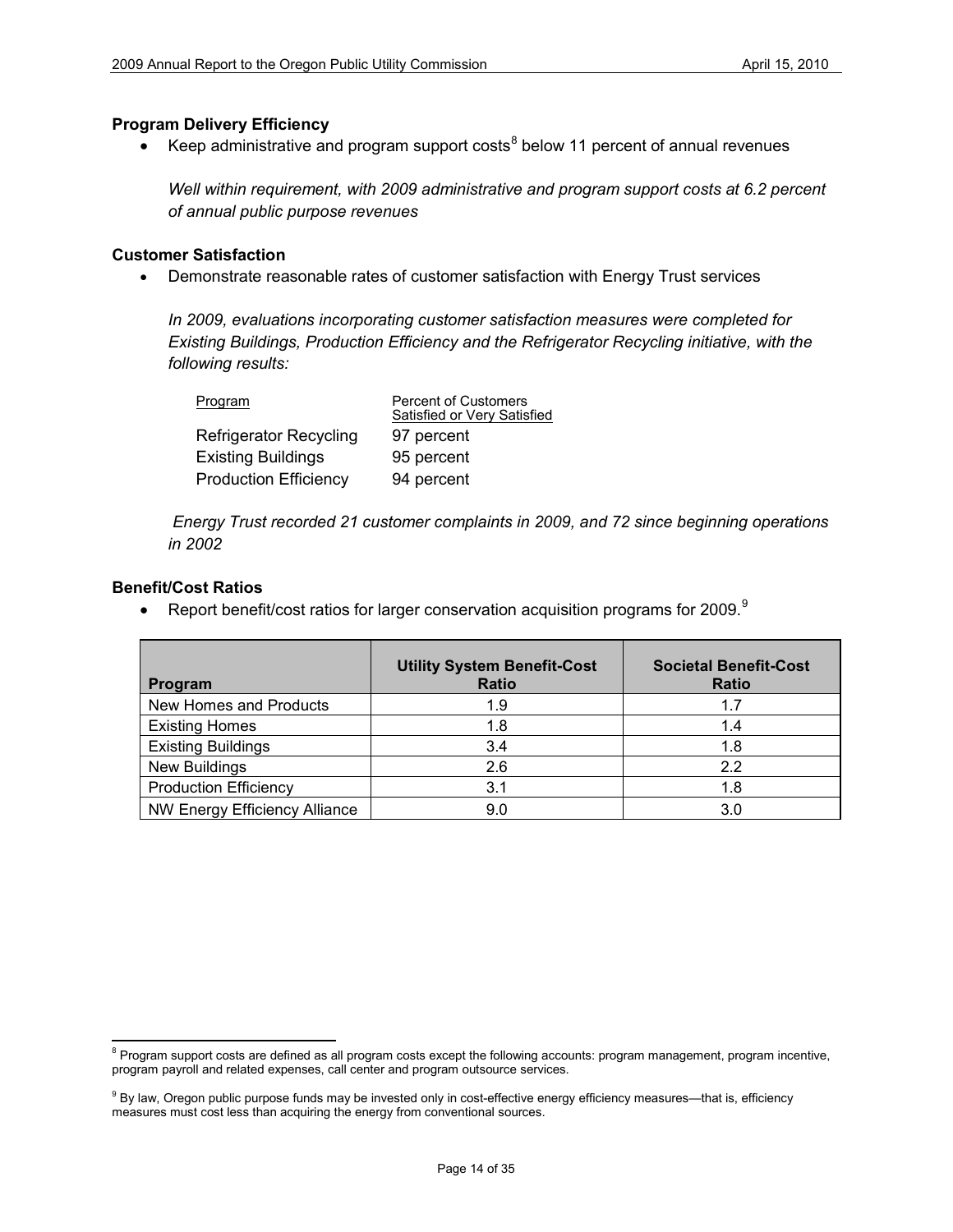# **VII Projects Completed**

|                                               | Total  | Electric-only | Gas-only | <b>Both</b> |
|-----------------------------------------------|--------|---------------|----------|-------------|
| <b>ENERGY EFFICIENCY</b>                      |        |               |          |             |
| <b>Commercial projects</b>                    |        |               |          |             |
| Existing buildings retrofitted                | 1,608  | 1,206         | 267      | 135         |
| Efficient new buildings constructed           | 250    | 147           | 60       | 43          |
| Solar water heating commercial installations  | 28     | 13            | 15       | O           |
| Subtotal Commercial                           | 1,886  | 1,366         | 342      | 178         |
| <b>Industrial projects</b>                    | 645    | 618           | 20       |             |
| Subtotal Industrial                           | 645    | 618           | 20       |             |
| <b>Residential projects</b>                   |        |               |          |             |
| <b>ENERGY STAR new homes constructed</b>      | 862    | 266           | 106      | 490         |
| <b>ENERGY STAR new homes enhanced</b>         | 85     | 10            | 68       |             |
| Efficient new manufactured homes purchased    | 209    | 183           | 15       | 11          |
| Home Energy Reviews conducted                 | 9,100  | 2,112         | 322      | 6,666       |
| Single-family homes retrofitted               | 15,490 | 3,828         | 11,597   | 65          |
| Manufactured homes retrofitted                | 1,805  | 1,671         | 54       | 80          |
| Multifamily units retrofitted                 | 11,245 | 9,642         | 315      | 1,288       |
| New multifamily units enhanced                | 171    | 147           |          | 15          |
| Residential solar water heating installations | 164    | 108           | 56       |             |
| <b>ENERGY STAR appliance rebates</b>          | 50,806 | 38,398        | 1,171    | 11,237      |
| Subtotal Residential                          | 89,937 | 56,365        | 13,713   | 19,859      |
| <b>TOTAL EFFICIENCY</b>                       | 92,468 | 58,349        | 14,075   | 20,044      |
| <b>RENEWABLE ENERGY INSTALLATIONS</b>         |        |               |          |             |
| Biopower project installations                |        |               |          |             |
| Open solicitation project installations       | 6      | 6             |          | 0           |
| Solar electric residential installations      | 365    | 365           |          |             |
| Solar electric commercial installations       | 116    | 116           |          |             |
| Wind project installations                    |        |               | 0        | 0           |
| <b>TOTAL RENEWABLES</b>                       | 495    | 495           | $\Omega$ | 0           |
| <b>TOTAL EFFICIENCY &amp; RENEWABLES</b>      | 92,963 | 58,844        | 14,075   | 20,044      |

We define "projects" to be completed installations or services at one location, with certain exceptions:

- A Home Energy Review, with CFL installation, counts as one project. If that home subsequently installs one or more measures, this installation counts as a separate project.
- Each apartment unit treated counts as one project.
- Each manufactured home counts as one project.
- Measures installed in separate facilities within a large industrial complex count as separate projects.
- Project totals do not include 655,913 CFL packages sold/provided nor 14,945 old refrigerators/freezers recycled in 2009.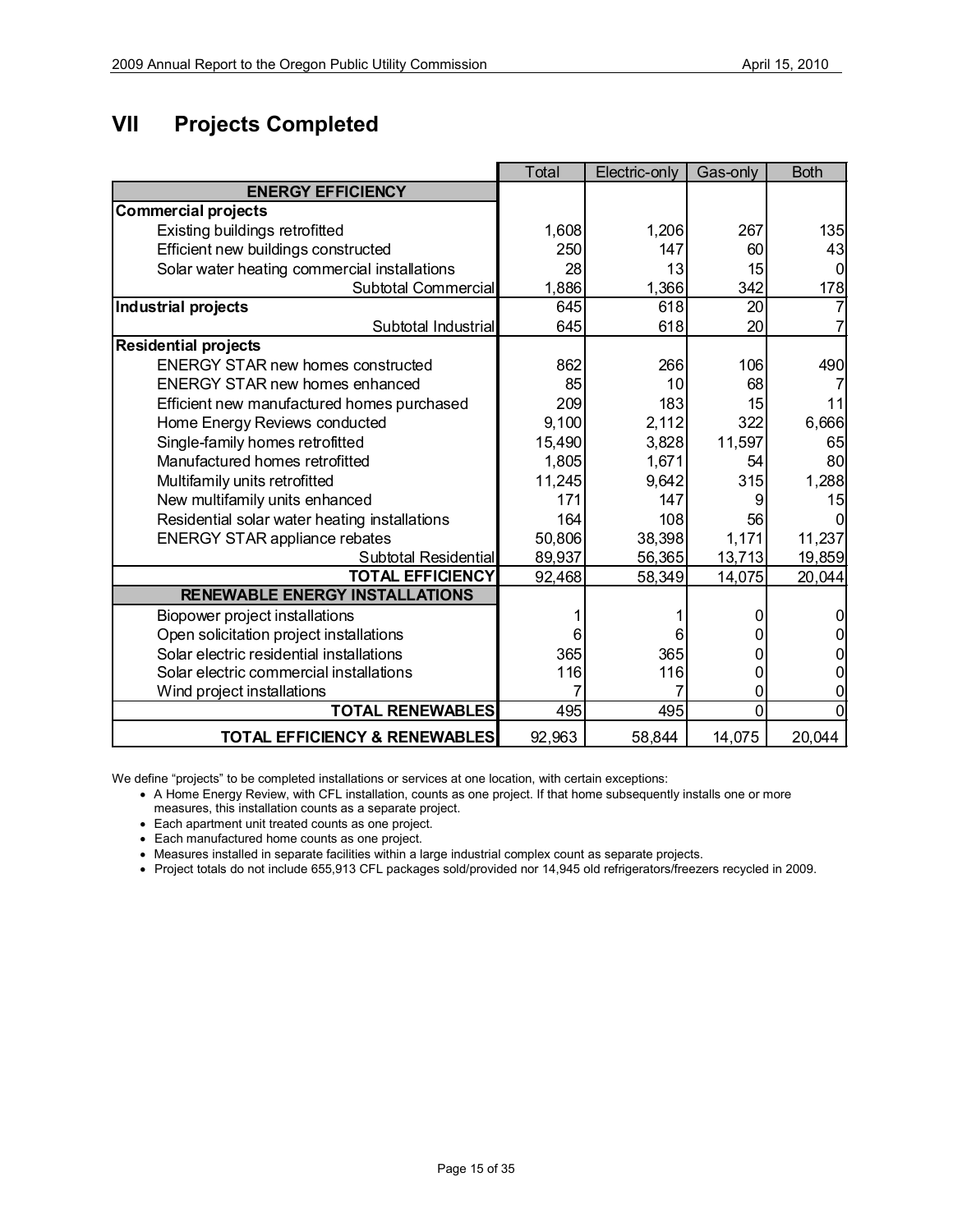

# **Appendix**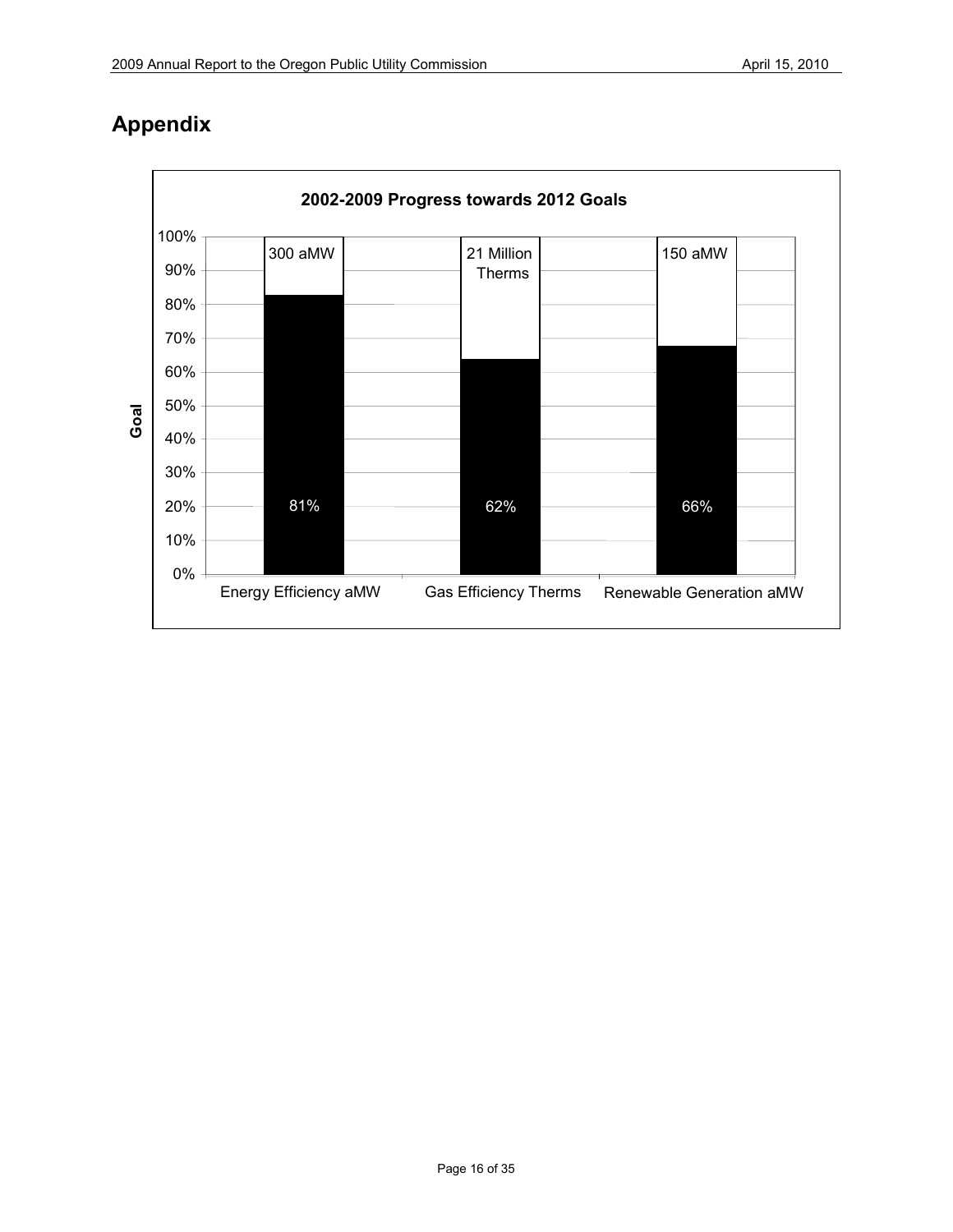# **Energy Efficiency Program Descriptions**

**Existing Homes.** Residential utility customers can take advantage of energy-saving recommendations, referrals to qualified contractors and cash incentives for qualified improvements from insulation and duct sealing to energy-efficient electric, gas and solar water heaters, furnaces and heat pumps. Other offerings include Home Performance with ENERGY STAR<sup>®</sup>, a diagnostic assessment conducted by Building Performance Institute-certified contractors, as well as energy efficiency improvements targeting multifamily and manufactured home dwellings. The program also offers the web-based Home Energy Analyzer for residential customers. The program started in March 2003 and is implemented by Conservation Services Group.

*New Homes and Products.* The program's new homes track seeks to expand the market share of energy-efficient homes in Oregon by creating homebuyer demand for them and supporting contractors who build them. It uses a new tool called the "Energy Performance Score," which provides information for a house similar to a miles-per-gallon rating for a car. The program provides builders with incentives that are tiered to increasing efficiency levels, as well as performance testing incentives and training, and marketing support. The program also encourages the sale of energyefficient manufactured homes by local retailers. The products track offers cash incentives for purchase of ENERGY STAR qualified clothes washers, refrigerators and lighting, and for the recycling of old refrigerators and freezers. It also promotes the "Change a Light, Change the World" CFL fundraiser for schools and nonprofits. The program began in April 2004 and is implemented by Portland Energy Conservation, Inc.

*Existing Buildings.* This program provides electric and gas energy-saving technical services and financial incentives for existing commercial buildings. Incentives are offered for a wide range of qualified improvements such as lighting, HVAC, motors, controls, boilers, solar water heating, foodservice equipment and insulation as well as customized solutions. Services include energy surveys and technical analysis, contractor referrals, project facilitation and post-installation assistance. The program began in February 2003 and is currently implemented by Lockheed Martin Services, Inc.

*New Buildings.* Financial incentives for high-efficiency electric and gas equipment, energy modeling, design assistance and commissioning help customers maximize efficiency of commercial and industrial new construction projects, major renovations and additions to existing buildings. Program participants can leverage incentives from four distinct program tracks including: Custom Track, Standard Track, LEED-NC Track, LEED-CS Track and ENERGY STAR Track. The program was launched in October 2003 and is currently implemented by Portland Energy Conservation, Inc.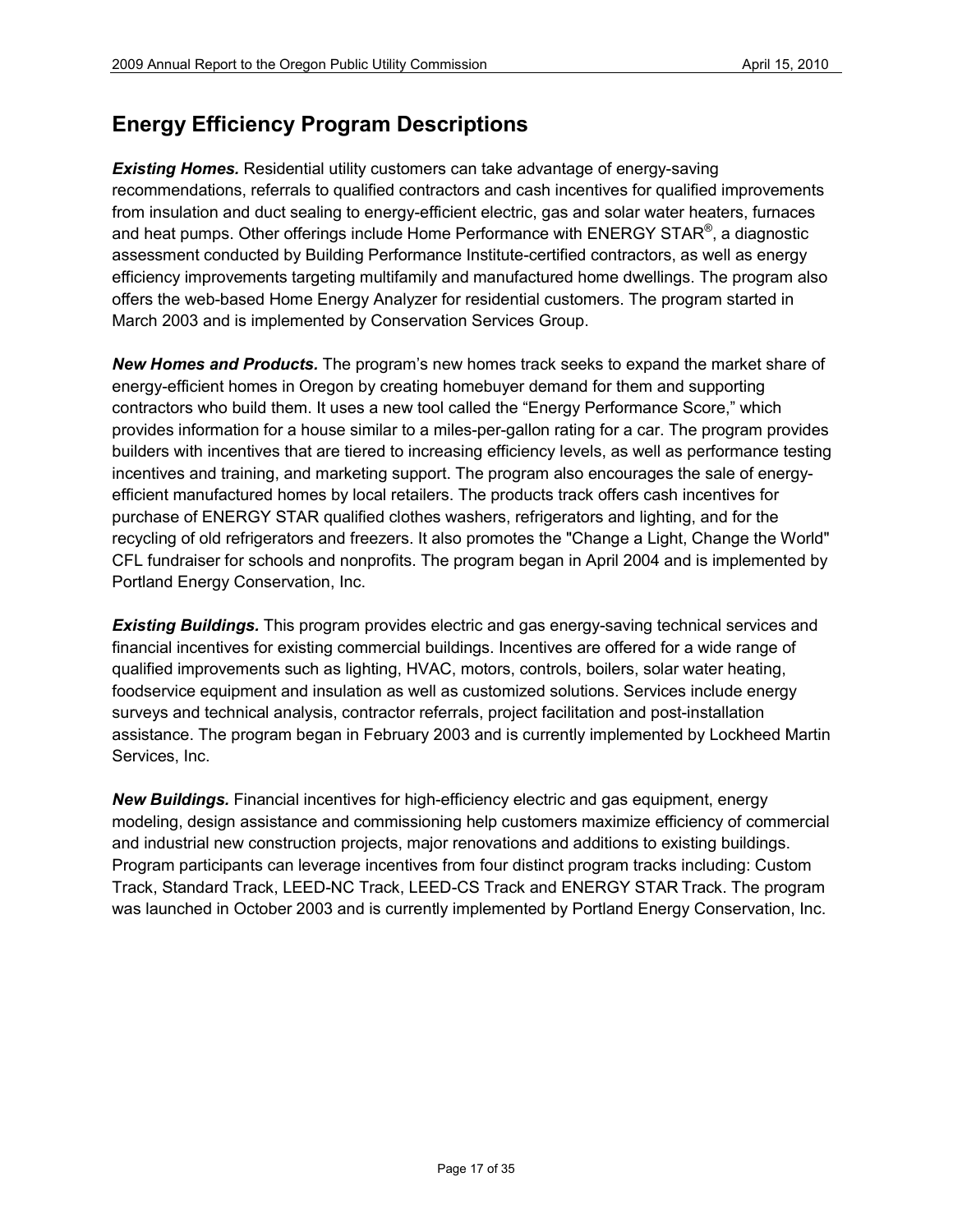*Production Efficiency.* This program provides technical assistance and incentives to improve the efficiency of manufacturing, water and wastewater treatment and agricultural facilities and processes. Measures include energy-efficient pumps, fans, refrigeration, controls, compressed air systems, HVAC, boilers, lighting and material transport. Incentives support electric efficiency improvements in all sizes and types of industrial and agricultural facilities, while natural gas measures are available only to those sites that take gas under eligible rate schedules. Facilities that purchase natural gas from a non-utility third party are not eligible for gas incentives. The program launched in May 2003 and is managed internally.

*Northwest Energy Efficiency Alliance.* Energy Trust efficiency programs benefit from the market transformation work of the Northwest Energy Efficiency Alliance. Margie Harris, Energy Trust's executive director, was elected in October to serve as vice president of the Alliance board of directors, beginning January 2010. The Alliance influences regional energy-efficient design and purchasing practices by providing strategic support, training and demonstrations for businesses to change business practices, by coordinating regional marketing activity, by marketing "upstream" to manufacturers, wholesalers, service suppliers and chain stores, and by testing and demonstrating emerging technologies. The Alliance is funded by Bonneville Power Administration, Energy Trust and regional utilities.

# **Renewable Energy Program Descriptions**

*Solar Electric*. This program provides cash incentives, quality assurance, industry support and referrals to qualified solar contractors to help homeowners and businesses generate on-site, pollution-free power from the sun.

**Open Solicitation.** The Open Solicitation program provides incentives and support for renewable energy projects using commercial technologies, such as hydropower and geothermal electric, that are not eligible for incentives through Energy Trust's other renewable energy programs. It also helps provide experience in renewable energy sectors that may in the future merit their own programs.

*Biopower.* The Biopower program provides financial incentives, cost-shared grants for feasibility studies, technical assistance and other support for projects that generate electric power from organic wastes. Eligible fuels include biogas from sewage treatment facilities, food processing and dairies; solid organic fuels from wood, forest and field residues; landfill gas; and dedicated energy crops available on a renewable basis.

*Wind.* The Wind program's four ongoing elements include: 1) cash incentives and industry support for on-site use; 2) funding support for local projects in clusters up to 20 megawatts that deliver power to the grid; 3) resource assessment through anemometer equipment incentives to help landowners determine whether sites have sufficient wind generation potential; and 4) co-funding for specific feasibility studies and project technical analyses. A fifth element, support for utility scale wind projects, ended with completion in 2008 of the 94 megawatt Goodnoe Hills project.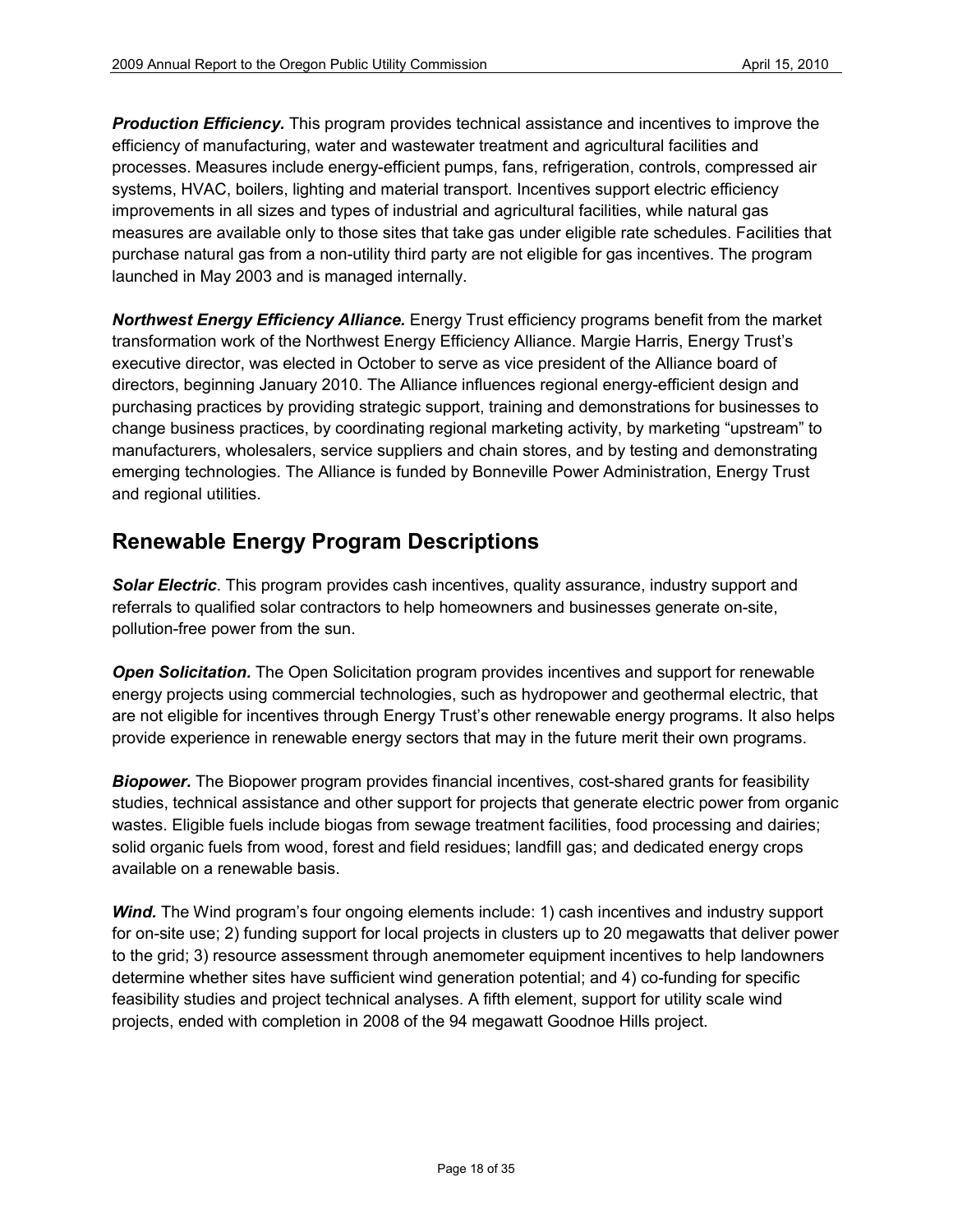# **2009 Energy Trust of Oregon Board of Directors**

**PRESIDENT - John Reynolds**, FAIA, is professor of architecture emeritus at the University of Oregon. He has been involved in energy issues in Oregon since 1972, when he was elected to the Eugene Water and Electric Board. Since then, he has served as chair of the American Solar Energy Society and president of Solar Energy Association of Oregon. He has served on the Oregon Alternate Energy Commission and the Energy Committee of the Building Codes Structures Board. *John served as Vice President from 2005-2007, and was re-elected President in 2009.*

**VICE-PRESIDENT - Rick Applegate** is the Portland Harbor Superfund Administrator at the City of Portland Bureau of Environmental Services. He served as staff director in the U.S. Senate and House of Representatives. Since then, he has worked for nearly 25 years on energy and environmental issues, principally as an advocate for salmon and their watersheds. He was the fish and wildlife director for the Northwest Power Planning Council, west coast conservation director for Trout Unlimited and administrator of the Habitat Conservation Division at National Marine Fisheries Service (NOAA). He was the chair of the U.S. Southern Stakeholders Pacific Salmon Treaty Negotiations and a member of the Pacific Northwest Comprehensive Energy Review. He also served on the executive committee of For the Sake of Salmon and the boards of the Pacific Salmon Watershed Fund and the Sustainable Fisheries Foundation. *Rick was re-elected to a new three-year term in 2009; and was re-elected as Vice President in 2009.*

**SECRETARY - Debbie Kitchin** is the co-owner of InterWorks, L.L.C., a construction company specializing in commercial tenant improvement and renovation and residential remodeling services. InterWorks is an award-winning contractor specializing in sustainable building practices. Prior to joining the family business in 1996, Debbie served as senior economist for the Northwest Power Planning Council for 15 years and was a regional economist for the Bonneville Power Administration for three years. Debbie also serves on the boards for the Portland Business Alliance, Portland Building Owners and Managers Association and the Central Eastside Industrial Council. She is a past president of the Portland Commercial Real Estate Women. *Debbie was re-elected as Secretary in 2009*.

**TREASURER - John Klosterman** is the director of operations at Oregon Food Bank, a nonprofit at the hub of a cooperative statewide network of 20 regional food banks and 935 local hunger-relief agencies and programs serving Oregon and Clark County, WA. Oregon Food Bank collects and delivers food from a wide range of sources to the regional food banks that, in turn, distribute this food and additional resources from local donations to hunger-relief agencies serving low-income people in their communities. His responsibilities include food sourcing, inventory management, warehousing and transportation logistics. Prior to joining Oregon Food Bank John was vice president of operations at Rejuvenation, Inc., serving the company for 15 years in a variety of senior management roles related to company-wide operations, product development and manufacturing. As part of a state pilot project, he led his company's implementation of an International Organization for Standardization 14001-based energy management system based on the sustainability principles of The Natural Step. For 10 years he worked directly with Asian suppliers to reduce their environmental impacts, while implementing socially responsible policies and programs in Rejuvenation's Portland operations, including supply chain, manufacturing, distribution and fulfillment. *John was re-elected as Treasurer in 2009.*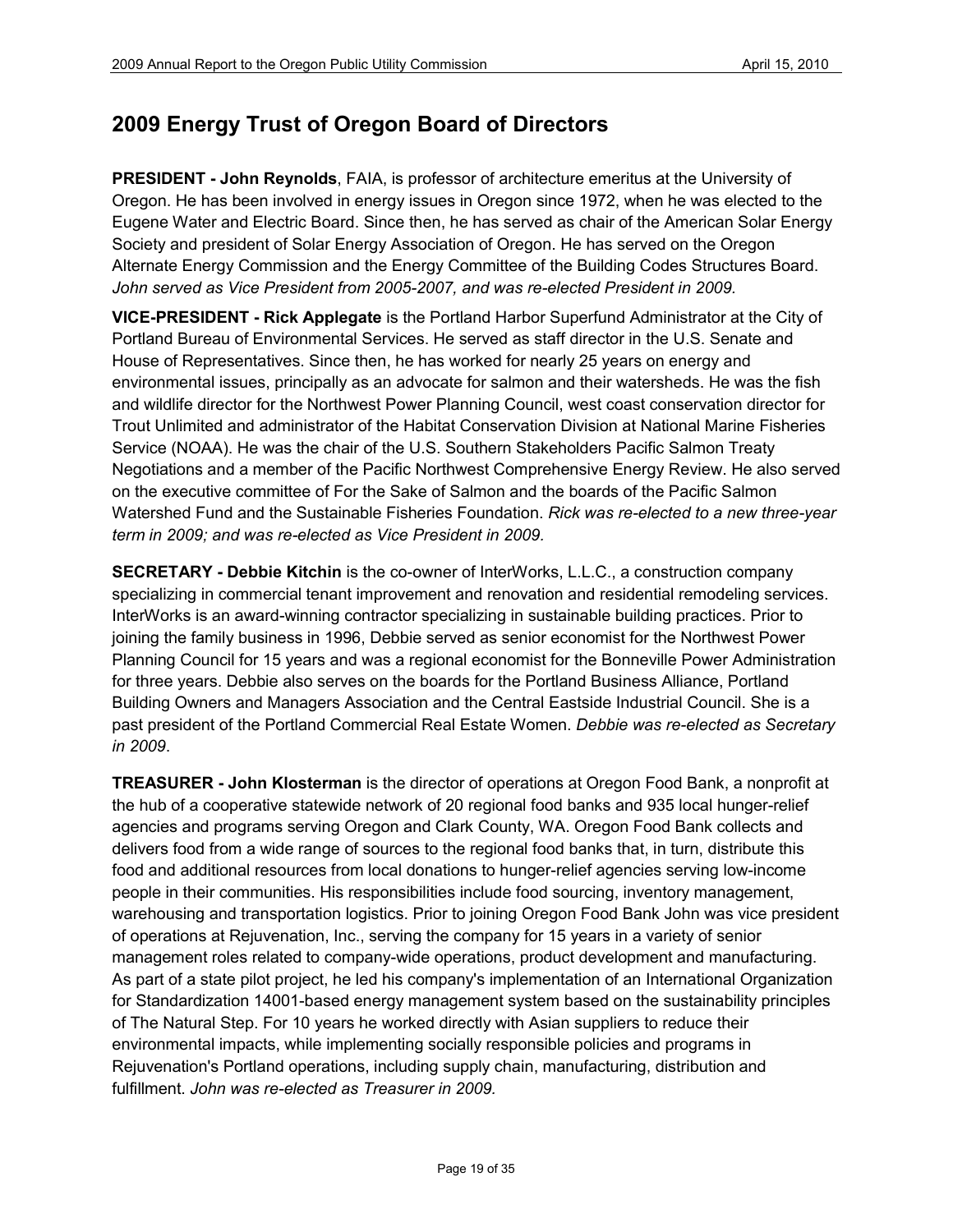**Dan Davis** is the vice president of the board of directors of Habitat for Humanity Rogue Valley. He is passionate about energy conservation and alternative energy, and is currently involved in building an advanced waste vegetable oil biodiesel production facility in Central Point, Oregon. His previous experience includes working for General Electric in the 1970s and '80s, during which he designed a simple hybrid automobile and designed and built an energy-efficient home with integral passive and active solar capabilities. *Dan was appointed to the board for a three-year term beginning December 12, 2009.*

**Jason Eisdorfer** recently became the greenhouse gas policy strategist for the Bonneville Power Administration, a federal agency serving the Pacific Northwest. He serves as the senior technical consultant and advisor to BPA on the development and implementation of strategic objectives, policies and programs related to global, national and state greenhouse gas and carbon dioxide issues. He served as legal counsel and energy program director of the Citizens' Utility Board of Oregon from 1994 and 2008. At CUB, he represented residential consumers in numerous rate cases and policy dockets before the Oregon Public Utility Commission. He has co-authored legislation related to electric utility operations and to climate change, including the Oregon Renewable Energy Act and the Climate Change Integration Act, both of 2007. He is an adjunct professor at Lewis and Clark Law School and the University of Oregon School of Law. Prior to joining CUB, he was an attorney with the U.S. Department of Agriculture, Office of General Counsel, and served an appointment as a Special Assistant U.S. Attorney. He received his law degree from the University of Oregon School of Law and received certificates of completion in the Environment and Natural Resources Program and the Ocean and Coastal Program. He received his B.A. from the University of Chicago. *Jason was re-elected to a new three-year term in 2009.*

**Dan Enloe** is a commodity manager at Intel Corporation in Hillsboro, where he has worked in varying capacities since 1984. He is a graduate of the U.S. Naval Academy with a BS in Electrical Engineering. Prior to 1984, he was on active duty in the U.S. Navy and served as a nuclear submarine officer. Since he left active duty in 1984, he has been affiliated with the Naval Reserve and has served in six reserve command tours. He is a member of the Naval Reserve Association, the American Legion and the Navy League. He also has two patents.

**Roger Hamilton** is manager of the local government and communities program of the Climate Leadership Initiative at the University of Oregon. He also is a consultant with Western Grid Group, an organization that promotes transmission access for renewable energy projects across the West. He owns and operates a cattle and hay ranch in south central Oregon. He has spent many years in public service as a Klamath County Commissioner, advisor on energy and watersheds to Governor Kitzhaber and Oregon Public Utility Commissioner. He has also served on the Oregon State Parks Commission and the National Association of Public Utility Commissioners. He currently serves on the board of directors of the Regulatory Assistance Project and the Pacific Rivers Council.

**Julie Hammond** is the branch manager of Beecher Carlson in Bend. She has more than 20 years experience in the insurance industry. Julie recently served Deschutes United Way as campaign chair. She brings a customer service orientation, small business perspective and regional representation to Energy Trust program delivery. *Julie was re-elected to a new three-year term in 2009.*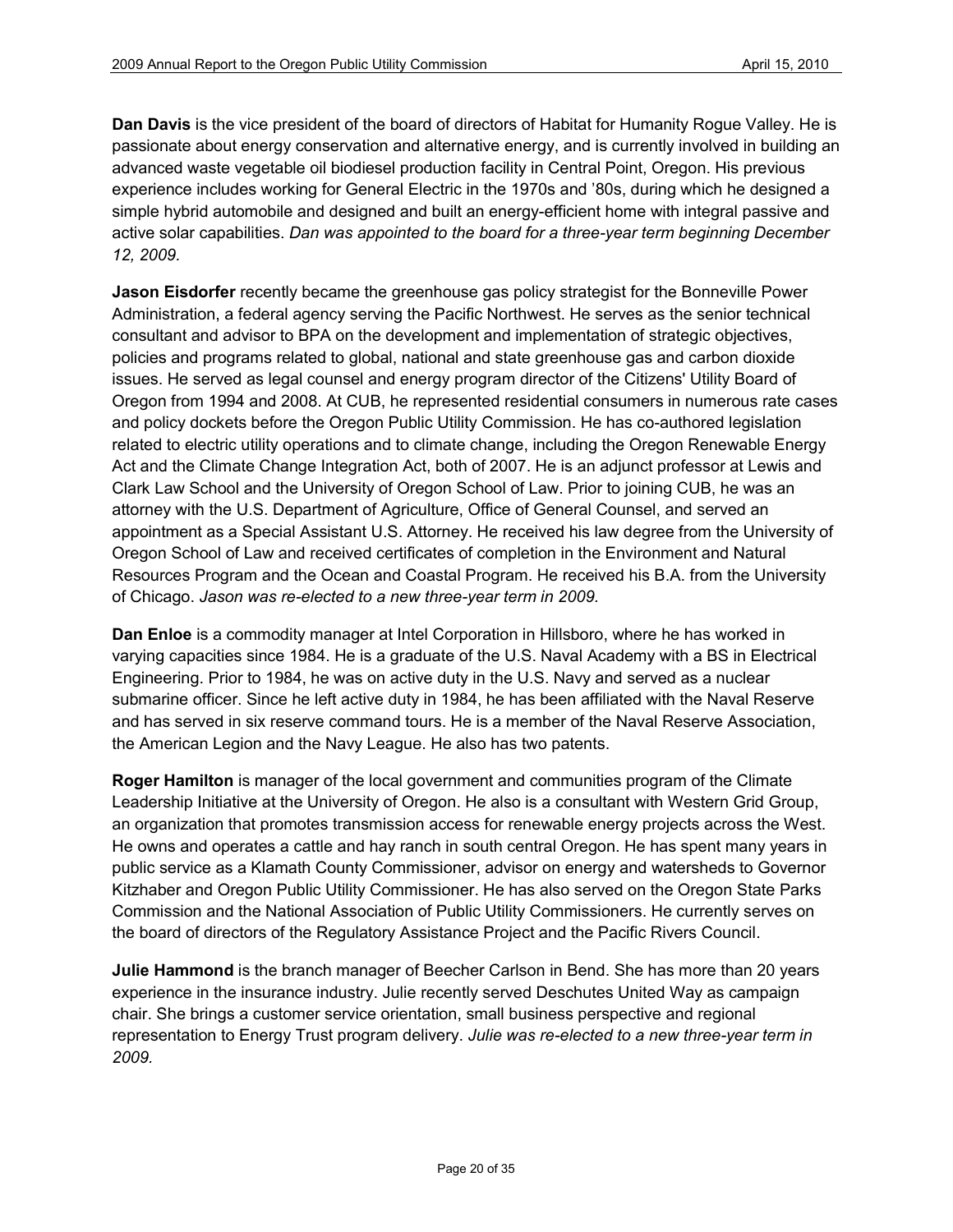**Al Jubitz** is a native Oregonian and spent his work career helping to build the family business, Jubitz Corporation. He is president and founder of the Jubitz Family Foundation and serves as director of Monsoon, Inc. He is also past president and an active member of the Rotary Club of Portland, a board member of the Portland Schools Foundation, director emeritus of Morrison Child and Family Services, and a trustee emeritus of Outward Bound Wilderness School. In addition, he serves on the Leadership Council of the Yale School of Forestry and Environmental Studies and serves on the National Advisory Council of Environmental Defense Fund in New York City. He has an extensive business background and brings a strong business sense to the board. He has a BS degree from Yale University and an MBA from the University of Oregon School of Business.

**Alan Meyer** is director of energy management for Weyerhaeuser Company, a diversified forest products manufacturing company. He is responsible for coordinating energy management activities at numerous manufacturing facilities throughout North America. Prior to joining Weyerhaeuser, he was director of energy for Willamette Industries, holding similar responsibilities. He also worked for PacifiCorp as the Oregon large industrial accounts manager. He brings this extensive experience in the energy industry plus prior sales and marketing experience to the board.

**Preston Michie** has more than 25 years experience working in the electric power industry, most of which was spent working as an attorney in the Office of General Counsel at the Bonneville Power Administration. Currently, he works as a consultant with the BPA to help develop Grid West, an electric energy transmission organization, support BPA's demand response programs and assess the potential for hydrogen in Northwest power applications. He is on the boards of the Northwest Hydrogen Alliance, Inc., the Wetlands Conservancy and Ridgeline Energy, LLC (a start-up wind developer). Before his time at the BPA, he was a research chemist, and is a graduate of Lewis and Clark Law School and the University of Oregon School of Business.

**Caddy McKeown** is Pacific Region supervisor for ASPIRE, a program of the Oregon Student Assistance Commission. She is active in her community, serving as commissioner and vice chair for the Oregon International Port of Coos Bay. She served on the Coos Bay School District Board of Directors for 11 years and on the budget committee for 15 years. She serves on the board of directors of the nonprofit organization that manages the Mingus Park Municipal Pool, serves the Oregon Community Foundation as a volunteer grant evaluator, and recently stepped down after 17 years on the board of directors of Bob Belloni Ranch, Inc., a residential treatment facility for adolescent offenders. Caddy brings private, nonprofit and economic development experience, years of community service and a South Coast perspective to her service to Energy Trust. *Caddy was reelected to a new three-year term in 2009*.

# *ex-officio*

**John Savage** is one of three commissioners serving the Oregon Public Utility Commission. He joined the staff of the OPUC in 2003 as director of its utility program, after having served as director of the Oregon Department of Energy for the previous decade. He was administrator of the department's policy and planning division from 1987-1993. He received a masters degree in natural resource economics from Oregon State University in 1979 and a bachelor of science degree from OSU in 1975.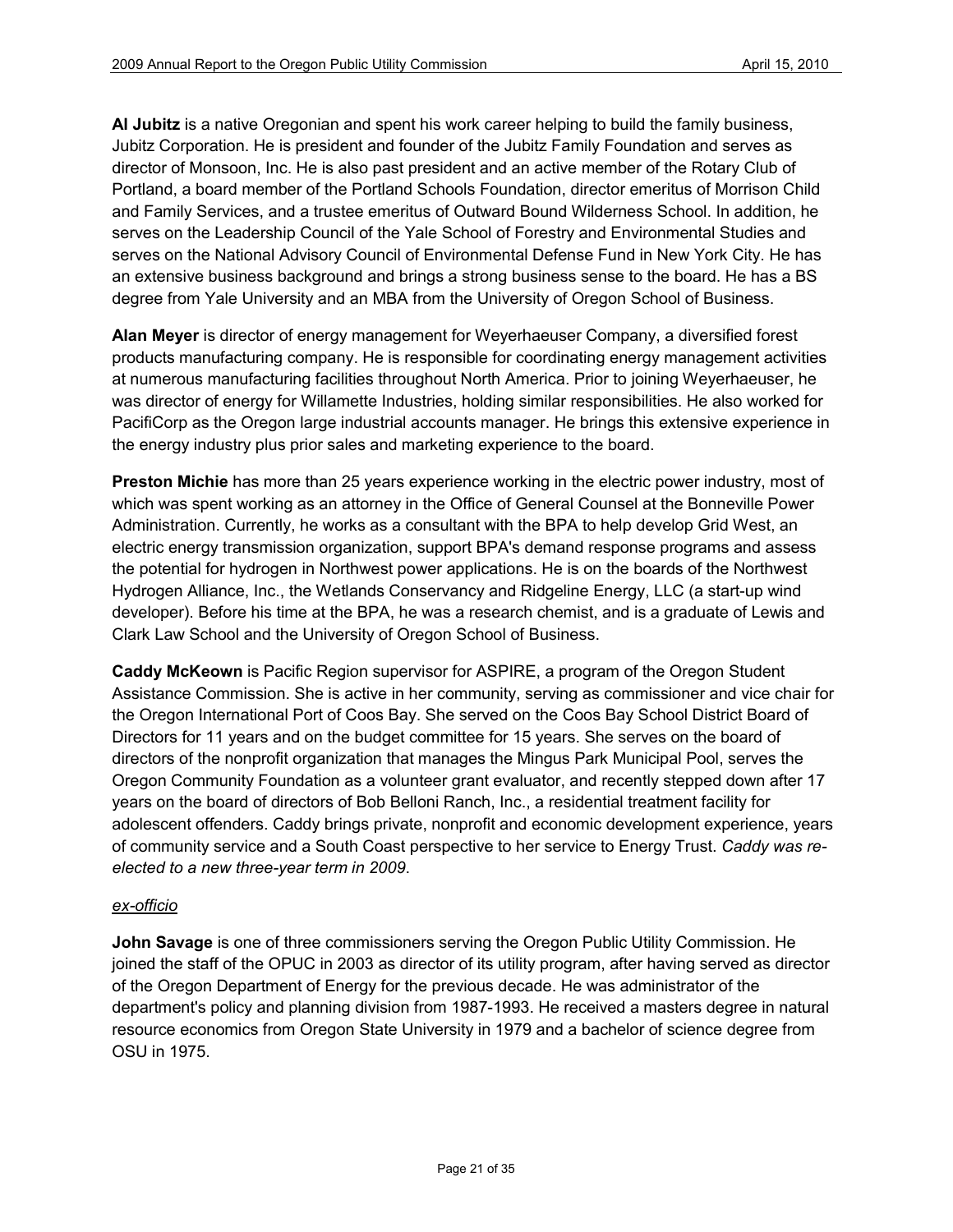# *Oregon Department of Energy Special Board Advisor*

**Mark Long** is the executive director of the Oregon Department of Energy. Over the last 20 years, Mark has held a variety of positions in state service. Immediately prior to his appointment to the Oregon Department of Energy, he led the Oregon Building Codes Division, which is part of the Department of Consumer and Business Services, Oregon's largest business regulatory agency. In that position, he led the governor's efforts to increase energy efficiency and integrate renewable energy and sustainable technologies into existing and new buildings. He also led the creation of the nation's first statewide electronic permitting system to improve customer access to government services at both the state and local level and initiated a number of green building efforts, from the use of solar power and grey water reuse, to electric vehicle infrastructure. He also worked at the Department of Administrative Services, where he led the state's regulatory streamlining efforts. *Mark was appointed as Oregon Department of Energy Special Board Advisor in November 2009.*

**Betty Merrill** was the assistant director for conservation at the Oregon Department of Energy until November 2009. *Betty resigned in November 2009. Mark Long was named to replace Betty in November 2009.*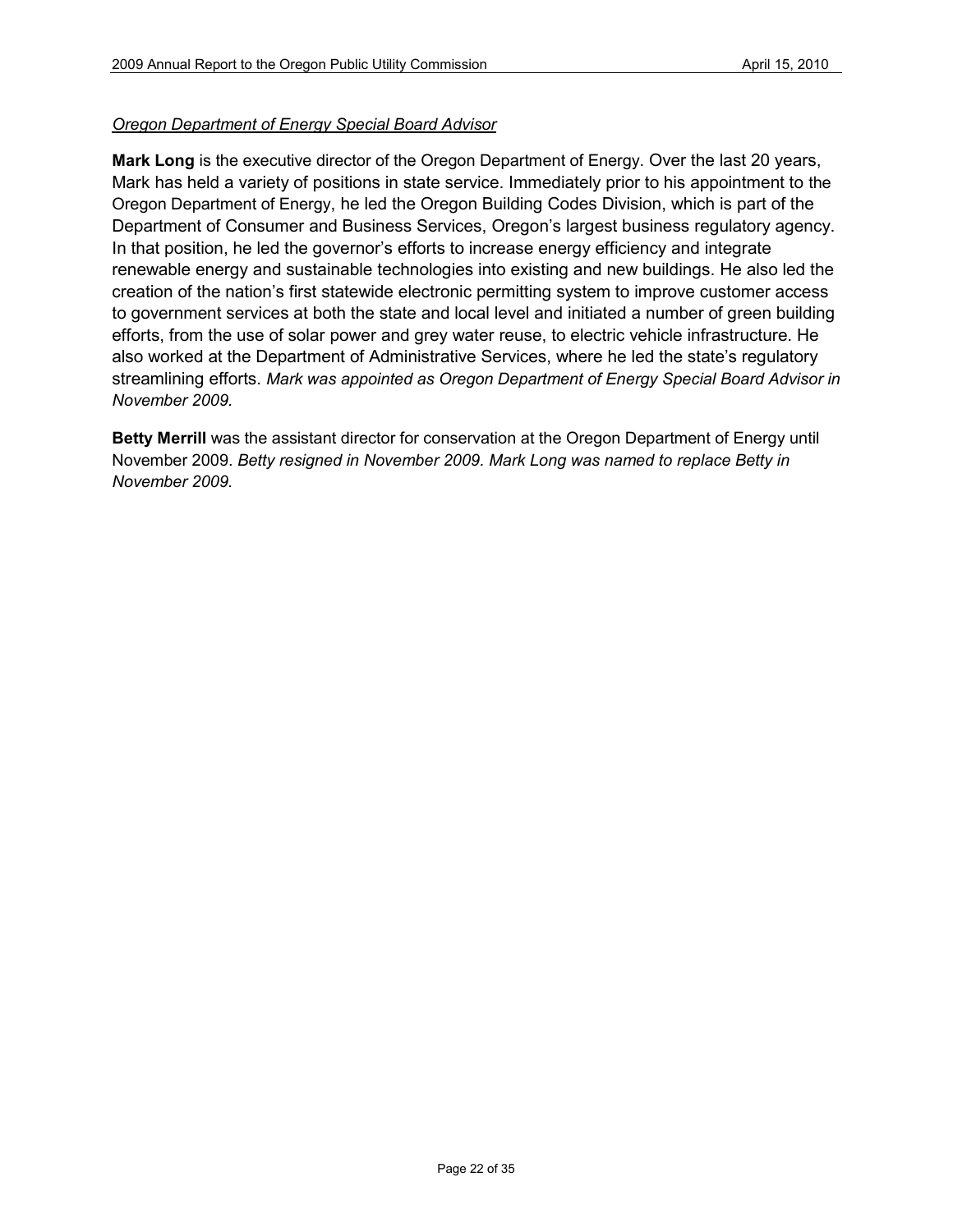# **Board Development Guidelines**

The Energy Trust / Oregon Public Utility Commission grant agreement calls for the Energy Trust board to include the skills, broad representation and diversity necessary to achieve its mission.

The initial board of directors included nine members and one non-voting ex-officio member from the OPUC. The nine members represented a variety of energy and business perspectives, including energy policy and planning, program implementation and evaluation, facility siting, consumer advocacy, renewable energy development and sustainable practices, and commercial and industrial sectors.

The board has experienced expected turnover, and as this has occurred the board has taken steps to broaden its membership. In addition to soliciting input through advisory councils and at public board meetings, the board polls individuals and partner organizations to identify candidates with appropriate experience from throughout the state. To allow further diversity, the board also expanded its size to 13 voting members.

Through these efforts and targeted recruitment, the current board includes voting members with background in business (industry, transportation, construction, manufacturing/retail and insurance), government and higher education. Members come from Coos Bay, Bend, Eugene, Medford and the Portland area. Of the voting members, three are women and 10 are men. The board's Oregon Public Utility Commission ex-officio member is Commissioner John Savage. The board created an additional non-voting position for an appointee of the Oregon Department of Energy. Mark Long, Oregon Department of Energy director, occupies this "special advisor" position.

All new members participate in an orientation session and are provided handbooks containing historical information, policies, plans, budgets and program descriptions. The majority of board members also participate on advisory councils and board committees. All regular board and advisory council meetings and background information are public. Advisory council and board meetings are well attended, and public comment is included in every meeting.

All regular board members complete and sign conflict of interest forms each year. The OPUC exofficio board member and the special advisor from Oregon Department of Energy do not receive confidential information. Once a year, board and staff members participate in a planning session to review progress and discuss Energy Trust's strategic direction. Board development is a part of this public planning session, as needed.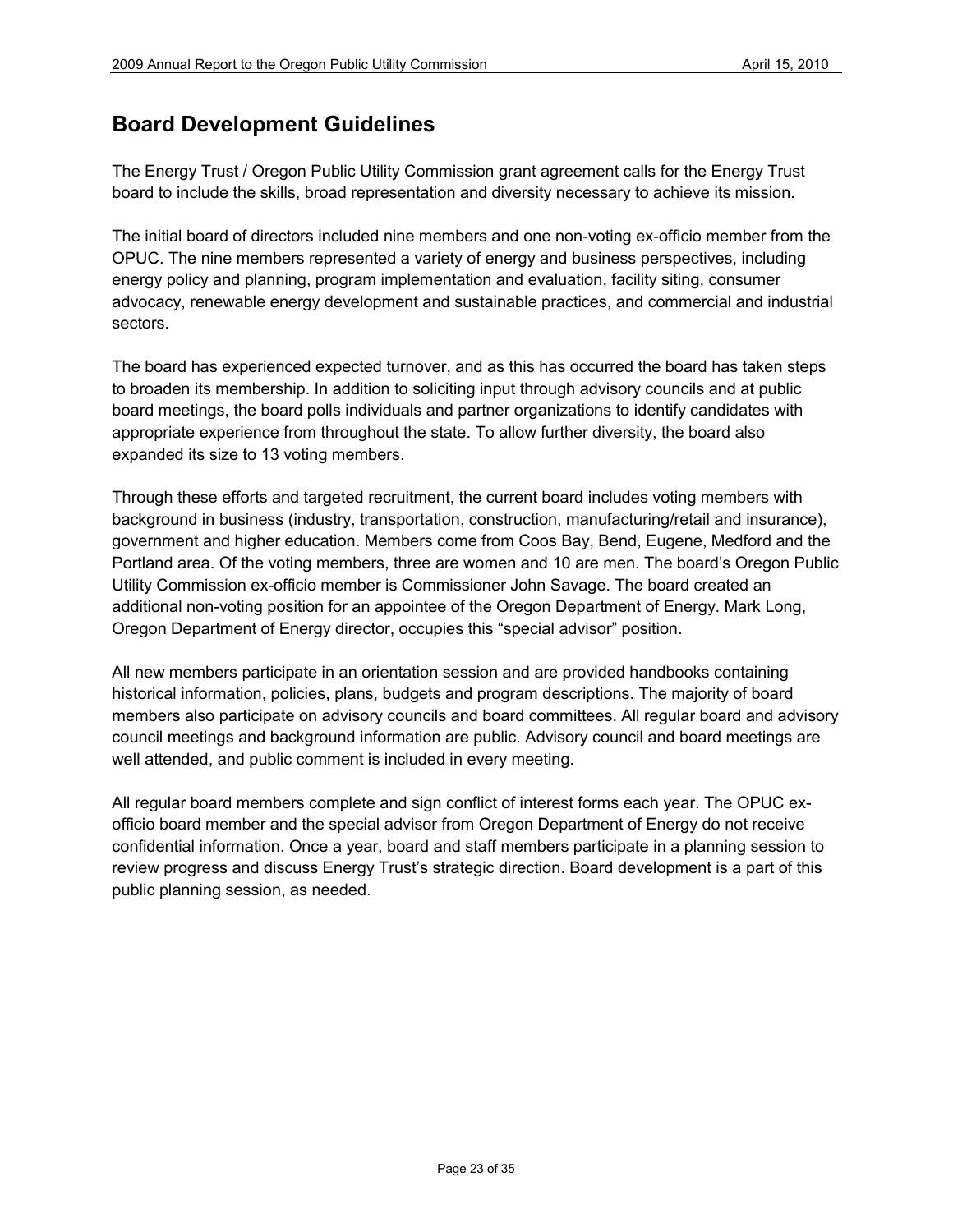# **2009 Advisory Council Members and Meetings**

## **Conservation Advisory Council**

Jim Abrahamson, Cascade Natural Gas Brent Barclay, Bonneville Power Administration Jess Bissonnette, Fair and Clean Energy Paul Case, Oregon Remodelers Association Suzanne Dillard, Oregon Department of Energy Bruce Dobbs, Building Owners & Managers Association Michael Early, Industrial Customers of Northwest Utilities Joe Esmonde, International Brotherhood of Electrical Workers Theresa Gibney, Oregon Public Utility Commission Charlie Grist, NW Power Planning Council Andria Jacob, City of Portland Don Jones, PacifiCorp Holly Meyer, NW Natural Stan Price, Northwest Energy Efficiency Council Lauren Shapton, Portland General Electric Steve Weiss, NW Energy Coalition Bill Welch, Eugene Water & Electric Board

#### *Energy Trust board members who regularly attend CAC:*

John Reynolds Dan Enloe

| 2009 Meeting Dates | <b>CAC Major Discussion Topics</b>                                                 |  |  |
|--------------------|------------------------------------------------------------------------------------|--|--|
| January 21         | 2009 program incentive updates (Existing Homes and Mobile Homes); potential        |  |  |
|                    | Home Electronics program; Energy Trust redesign exercise                           |  |  |
| February 18        | 2008 results; 2009 program incentive updates (Existing Homes, cooperative          |  |  |
|                    | marketing); Residential Consumer Awareness Study results; City of Portland on-     |  |  |
|                    | bill financing pilot                                                               |  |  |
| March 11           | 2009 program incentive updates (Existing Homes, cooperative marketing); Home       |  |  |
|                    | Energy Review customer interface enhancement and Energy Trust Redesign             |  |  |
|                    | effort                                                                             |  |  |
| April 15           | 2009 program incentive updates (Production Efficiency); Portland Clean Energy      |  |  |
|                    | Works Investment Fund pilot update; Home Energy Review customer interface          |  |  |
|                    | enhancement and Energy Trust Redesign effort                                       |  |  |
| <b>May 20</b>      | 2009 program incentive updates (New Buildings); Existing Homes Moderate            |  |  |
|                    | Income program design; evaluation report on Blue Line energy monitor               |  |  |
| August 12          | Path to Net Zero pilot incentives; Savings Within Reach initiative; furnace market |  |  |
|                    | transformation; draft Energy Trust Strategic Plan for 2010-2014; evaluations       |  |  |
|                    | (New Buildings and Existing Buildings evaluation highlights; billing analysis      |  |  |
|                    | summaries for steam traps and tankless gas water heaters)                          |  |  |
| October 14         | 2010 budget preview; furnace market transformation; Home Energy Solutions          |  |  |
|                    | strategies for 2010                                                                |  |  |
| November 18        | 2010 meeting schedule; 2010-2011 budget recap; M&V incentive structure: New        |  |  |
|                    | Buildings program; recent evaluations and survey results (Existing Buildings,      |  |  |
|                    | Production Efficiency, customer awareness); updates on free rider and              |  |  |
|                    | realization rates                                                                  |  |  |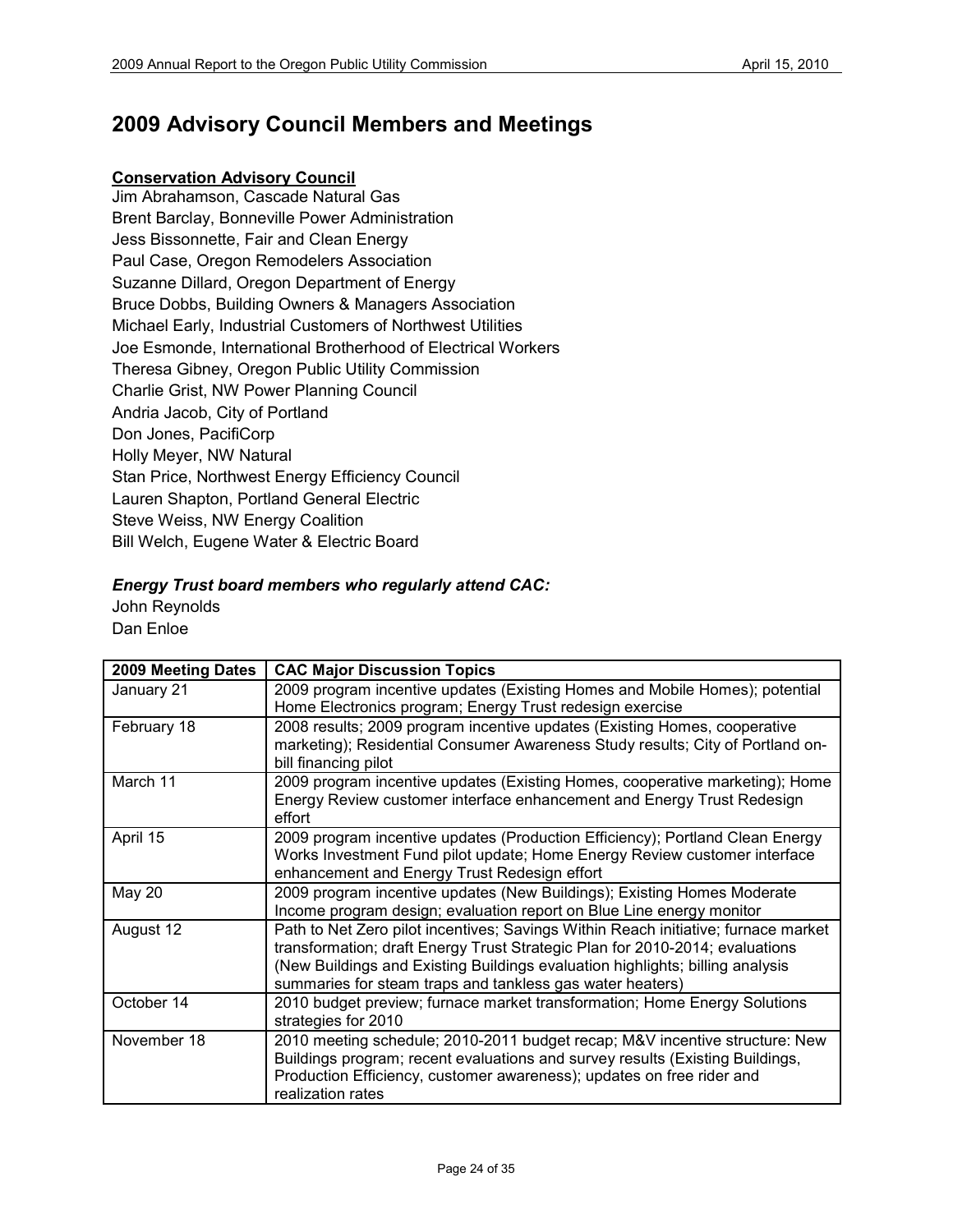# **Renewable Energy Advisory Council**

| Kyle Davis, Pacific Power                                  |
|------------------------------------------------------------|
| Margie Gardner, Bonneville Environmental Foundation        |
| Troy Gagliano, EnXco                                       |
| Robert Grott, Northwest Environmental Business Council     |
| Thor Hinckley, Portland General Electric                   |
| Ed Kennell, Clean Energy Services                          |
| Jeff King, Northwest Power and Conservation Council        |
| Theresa Gibney, Oregon Public Utility Commission           |
| Suzanne Leta Liou, Renewable Northwest Project             |
| Debra Malin, Bonneville Power Association                  |
| Alan Meyer, Energy Trust Board of Directors & Weyerhaeuser |
| Robin Straughn, Oregon Department of Energy                |
| Frank Vignola, Solar Monitoring, University of Oregon      |
| Sandra Walden, Oregon Solar Energy Industries Association  |

# **Energy Trust board members who regularly attend RAC:**

John Reynolds

| 2009 Meeting Dates | <b>RAC Major Discussion Topics</b>                                                                                                  |
|--------------------|-------------------------------------------------------------------------------------------------------------------------------------|
| February 18        | Telemetry for projects under 10 megawatts; Douglas County Landfill Biopower;<br>hydropower resource assessment                      |
| March 11           | OIT Geothermal Project; federal and state stimulus money; changes to Open<br>Solicitation program                                   |
| April 15           | Budget impacts related to funding large scale solar projects; update on<br>stimulus funding                                         |
| May 20             | Program updates; legislative updates; Energy Trust redesign briefing                                                                |
| August 12          | Draft strategic plan; Solarize Portland; Patu Community Wind Project;<br>legislative wrap-up                                        |
| October 14         | Program updates and themes for 2010 action plans; 2010 budget proposal                                                              |
| November 18        | Wave energy update; solar budget update; Strategic Plan comments; effect of<br>changes in QF rates on above market cost projections |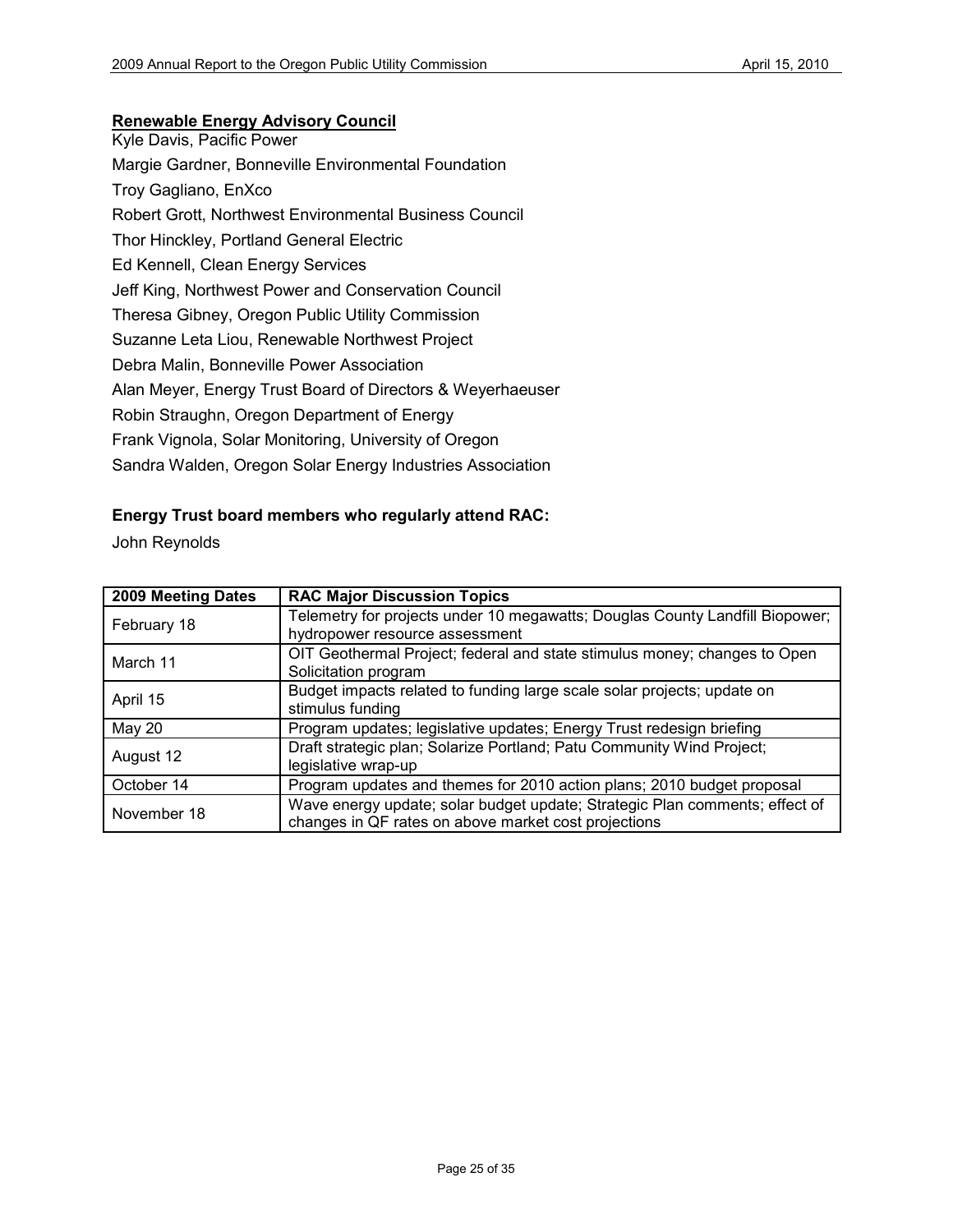# **2009 Call Volumes**



Energy Trust's call center received 45,127 calls in 2009, a 24 percent increase over the 36,449 calls in 2008.

# **2009 Website Visits**

Energy Trust's website, [www.energytrust.org,](http://www.energytrust.org/) received 486,948 visits in 2009, a 17 percent increase over the 416,943 website visits in 2008.

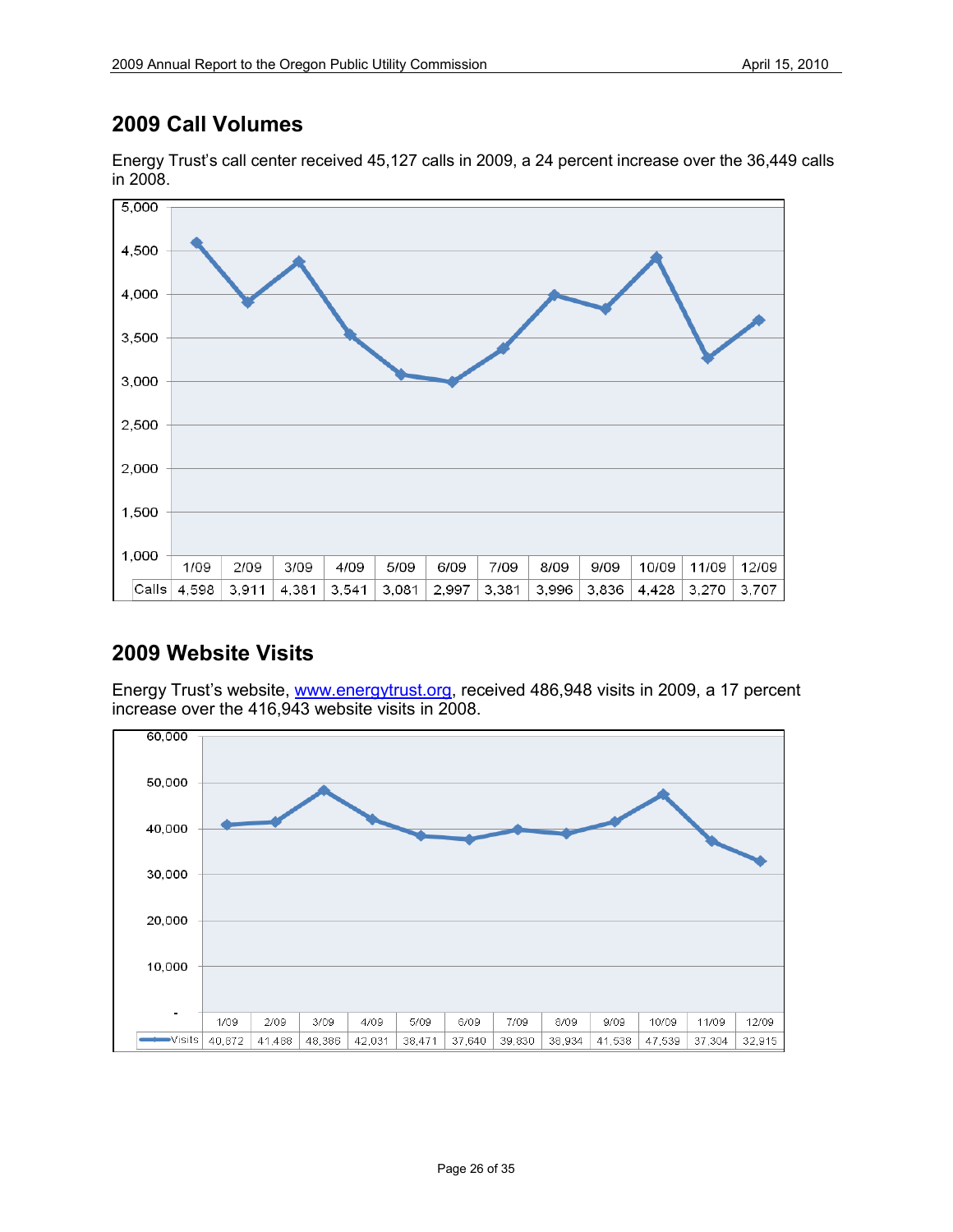# **2009 Utility Activities Supported by SB 838-authorized Funding**

*Per agreement with OPUC, Pacific Power and Portland General Electric report their SB 838 program support activities in Energy Trust's quarterly and annual reports. Content was developed by the utilities following a sector outline suggested by Energy Trust. Fonts were changed to be consistent with text in the rest of this report.* 

# **PACIFIC POWER**

### **General**

- Attended and led Pacific Power's participation in Portland's Clean Energy Fund (on-bill financing) pilot kick off and planning meetings.
- Met with ETO Director of Operations and Pacific Power Klamath Falls Regional Community Manger to discuss increased energy efficiency outreach in the Klamath Basin area.
- Participated in Portland Mayor Sam Adam's countywide meeting to discuss potential ways for American Recovery and Reinvestment Act (ARRA) recipients to collaborate on federal stimulus dollars geared toward energy efficiency.
- Pacific Power's Energy Trust liaison met with other Pacific Power and PGE staff at Energy Trust to discuss American Recovery and Reinvestment Act (ARRA) funding and potential impacts to available incentives. Also discussed were potential project that may result from the stimulus.
- Pacific Power's Energy Trust liaison met with Energy Trust's Eastern Oregon Outreach Coordinator to discuss outreach opportunities for Pendleton and Wallowa County.
- Pacific Power's Energy Trust liaison participated in the SB 838 process evaluation interview sponsored by Energy Trust.
- Pacific Power's Energy Trust liaison continued to attend and lead Pacific Power's participation in several ARRA competitive EECBG grant applications and activities. Moving beyond Portland's Clean Energy Works, rural areas in Oregon that will see their own benefits are City of Astoria, South Central Oregon Economic Development District (Klamath and Lake Counties), Hood River County, and North East Oregon Economic Development District (Wallowa County).

### **Commercial**

- Facilitated ETO presence for an interview on KOBI TV in Medford. Sponsored by the Heart of Medford business association, the on-air interview with ETO and Pacific Power's Southern Oregon Regional Community Manager focused on helping local businesses become more energy efficient.
- Facilitated ETO presence at the Grants Pass Rotary Club meeting. Presentations at the Rotary Club by ETO and Pacific Power's Southern Oregon Regional Community Manager focused on helping local businesses become more energy efficient.
- Facilitated Pacific Power presence ETO's information sessions "Grant-Writing Workshops for USDA Rural Energy for America Grants" in Medford, Redmond and Albany, Oregon.
- Met with ETO, Pacific Power's Willamette Valley Regional Community Manager, and the Dari-Mart General Manager to discuss 17 new energy efficiency projects for Dari-Mart convenience stores throughout Willamette Valley. Also discussed energy efficiency outreach opportunities for ETO and Pacific Power with rural grocers.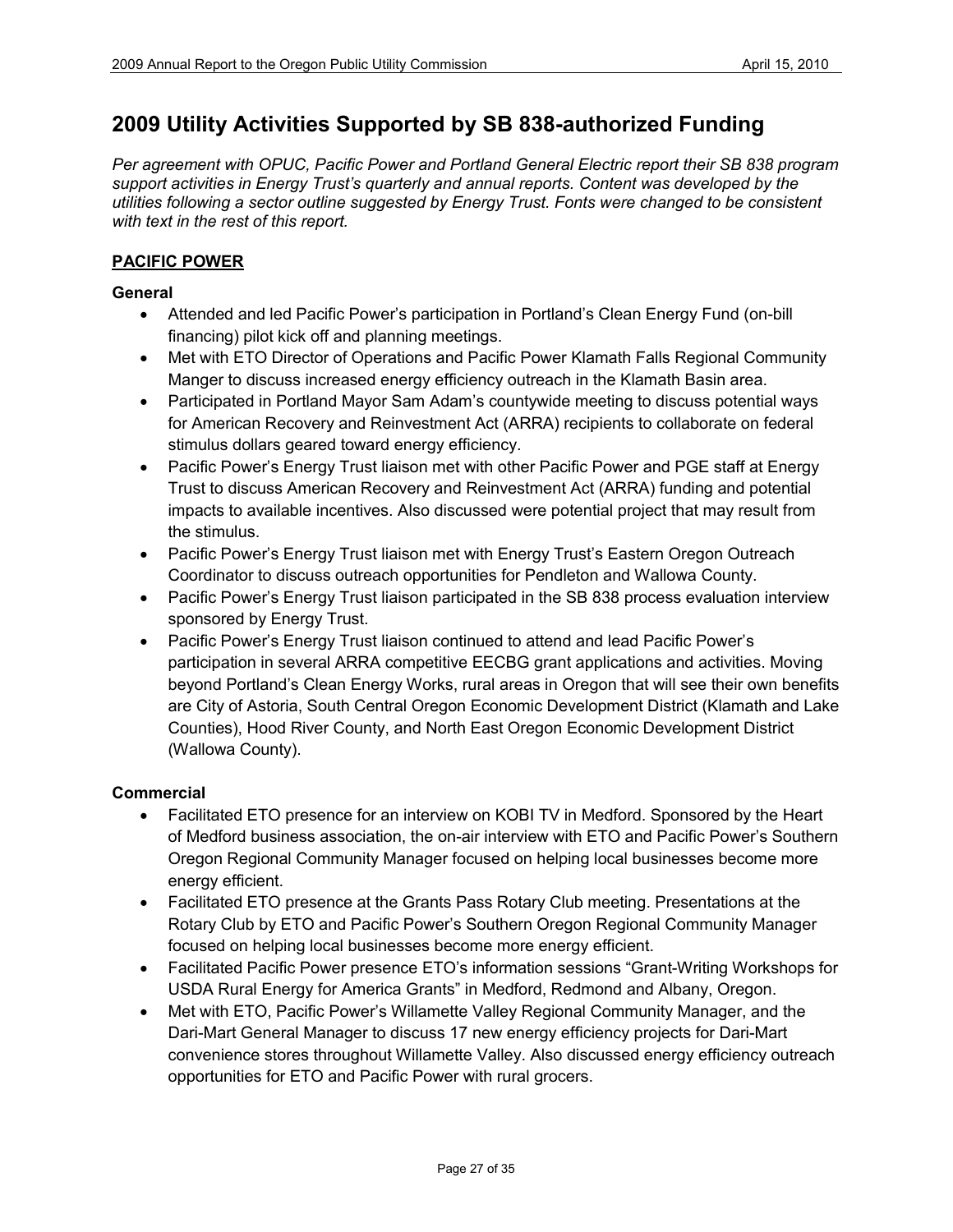- Facilitated an all-day training session for all Pacific Power Account Managers and Regional Community Managers focusing on energy efficiency for commercial and small industrial customers. Presenters were ETO, ETO PDCs, ODOE, USDA and OMEP. The day included in-depth presentations on available programs. Topics included: ETO's industrial program overview; energy efficiency basics for industrial customers; Kaizen Blitz pilot; Industrial Energy Improvement pilot; energy efficiency lighting basics; Oregon Manufacturing Extension Partnership overview; Lean Energy Value Stream Mapping; energy efficiency basics for commercial customers; a sample commercial energy audit tour of the Kennedy School; Rural Energy for America grants and loan guarantees Program (REAP); Oregon's Small Scale Energy Loan Program (SELP); Oregon's business energy tax credit (BETC) and BETC pass through options; and, NEEA's energy efficiency training opportunities for commercial and industrial customers.
- Oregon midsize business customers received a letter highlighting business-targeted programs and services: Pacific Power's new online Business Solutions Toolkit, energy efficiency programs and the Business Solutions team. A set of phone/computer stickers featuring the Business Solutions toll-free number and business Web page was also included.
- Pacific Power's Energy Trust liaison participated on a panel at the annual Oregon Main Street conference on energy efficiency opportunities for Pacific Power communities.
- Pacific Power's Energy Trust liaison participated on a panel at the Columbia Corridor Association on energy efficiency opportunities for Pacific Power customers.
- Pacific Power's Energy Trust liaison met with Cannon Beach's sustainability team to discuss energy efficiency opportunities for residents including brainstorming ideas for a commercial district energy efficiency challenge.
- Pacific Power's Energy Trust liaison coordinated with Pacific Power Economic Development Manager and the Clackamas County Main Street program coordinator on energy efficiency ideas to borrow and implement throughout Pacific Power's Oregon Main Street participants.
- Pacific Power's Energy Trust liaison staffed a Pacific Power booth at the annual League of Oregon Cities meeting in Portland. Information was provided on Energy Trust opportunities for government facilities.
- Pacific Power's Energy Trust liaison delivered the second series of three small to mid-size commercial energy efficiency conferences in Pendleton, Albany and Seaside, Oregon. Pacific Power collaborated with Energy Trust, Oregon Department of Energy, USDA, Business Oregon and Northwest Energy Efficiency Institute, who were tasked with providing material and delivering the breakout session presentations. The agendas include:
	- o Breakfast
	- o General Session
	- o First Breakout series (customers selected one)
		- 1. Commercial Buildings
		- 2. Multifamily Properties
		- 3. Tax Credits, Loans and Grants
	- o Second Breakout series (customers selected one)
		- 1. Restaurant / Hospitality
		- 2. Production Efficiency
		- 3. Tax Credits, Loans and Grants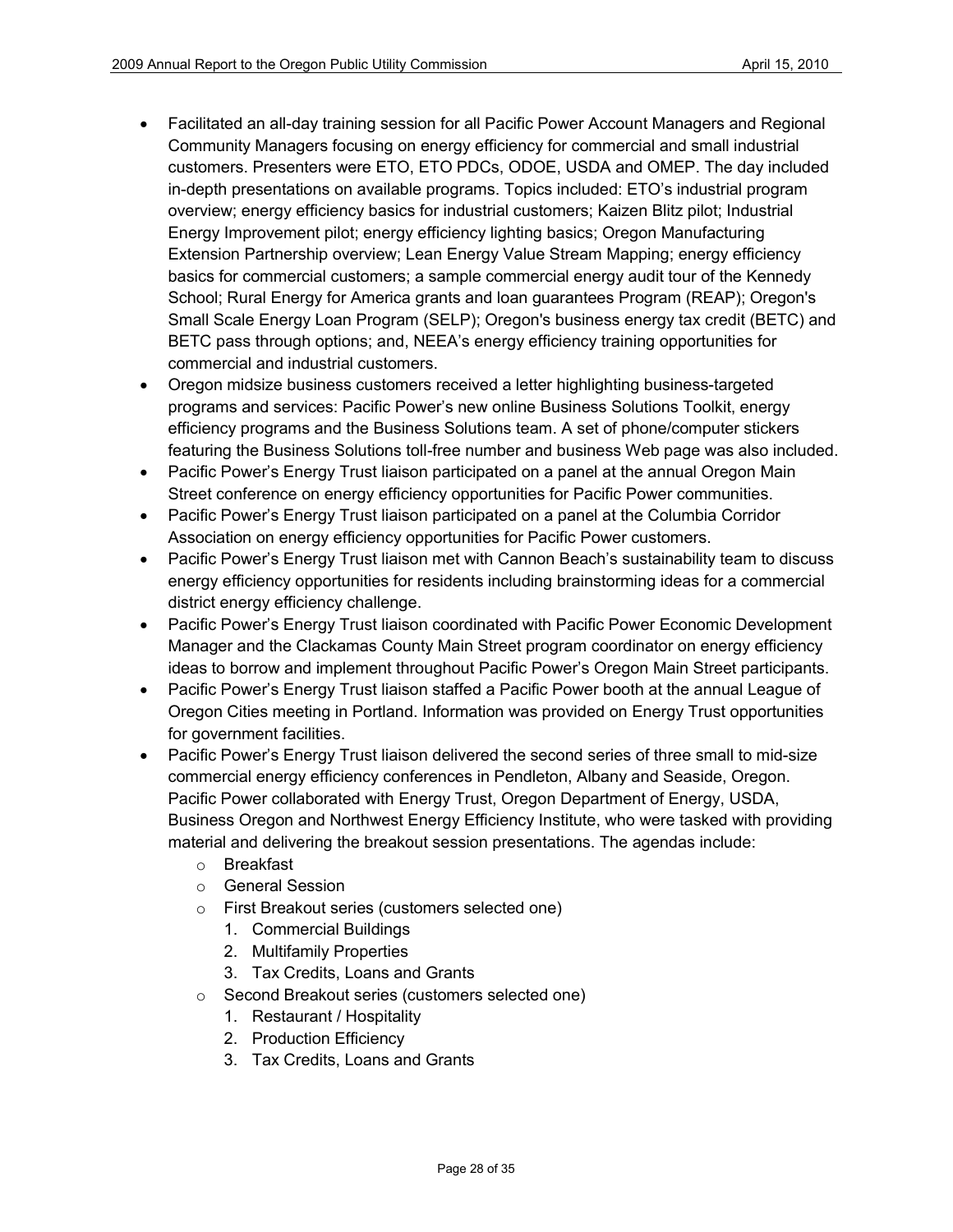On the whole, the participant feedback was excellent! Results from over 220 surveys:

- $\circ$  Email played the most significant factor in getting the word out about the breakfasts, and mailed invitations were a valuable tool as well. Interestingly, 8.1% of participants said they heard about the event through a "referral", indicating that emails and invitations were likely reviewed and then forwarded to another interested customer there by increasing the impression rate.
- $\circ$  Most customers (81.5%) attended to learn about energy efficiency, while 32.0% indicated they were also interested in professional growth and development. This underscores that customers are definitely interested in energy efficiency, want to know how to reduce energy bills, as well see energy efficiency as a way to "go green".
- $\circ$  Most customers (99.5%) were satisfied or very satisfied with the new online registration process, 65.4% of those were very satisfied.
- $\circ$  Most customers (95.1%) were satisfied or very satisfied with the materials provided at the conference, however only 34.1% were very satisfied. Comments from attendees indicate they would have appreciated having print outs of the presentations in addition to the material provided in the folders.
- $\circ$  Nearly all customers (99.5%) were satisfied or very satisfied with the speakers/presenters at the conference, with 38.7% being very satisfied. While this is still an excellent review, some of those who only marked "satisfied" may have done so due to time constraints in the breakout sessions and perceived limited availability in answering all questions.
- $\circ$  Nearly all customers (94.9%) thought the length of the conference was "just right" while 5.1% indicated it was "too short". Again, this shows customers are interested in the topics provided and want to be able to participate/learn more.
- $\circ$  At future events, customers indicated they would like to see more case studies and hands-on opportunities, such as total process overview and project management: audit > paperwork > project start > completion > closing paperwork. They would also like more information on renewable energy options.
- $\circ$  Customers liked the speakers, content, and the concise timing of the event. Additionally, they appreciated the breakout format because it kept them interested and engaged.
- $\circ$  Customer feedback on items that can be improved were mostly logistical in nature. Some of the conference rooms were a little too tight and/or too warm. However, the most interesting thing customers frequently mentioned as an improvement is the opportunity to attend more sessions or making the whole conference longer so they can participate/learn more.

Outreach for all six of the Energy Savings Answers breakfasts included:

- $\circ$  Email campaign to over 3,900 commercial emails, including those registered through Pacific Power's website, emails provided by or delivered by local chambers of commerce, emails delivered by local economic development boards, and emails obtained through the public domain.
- o Mailed over 4,600 invitations to all small- to mid-size commercial customers.
- $\circ$  Called nearly 1,000 small- to mid-size commercial customers utilizing Portland customer call center resources.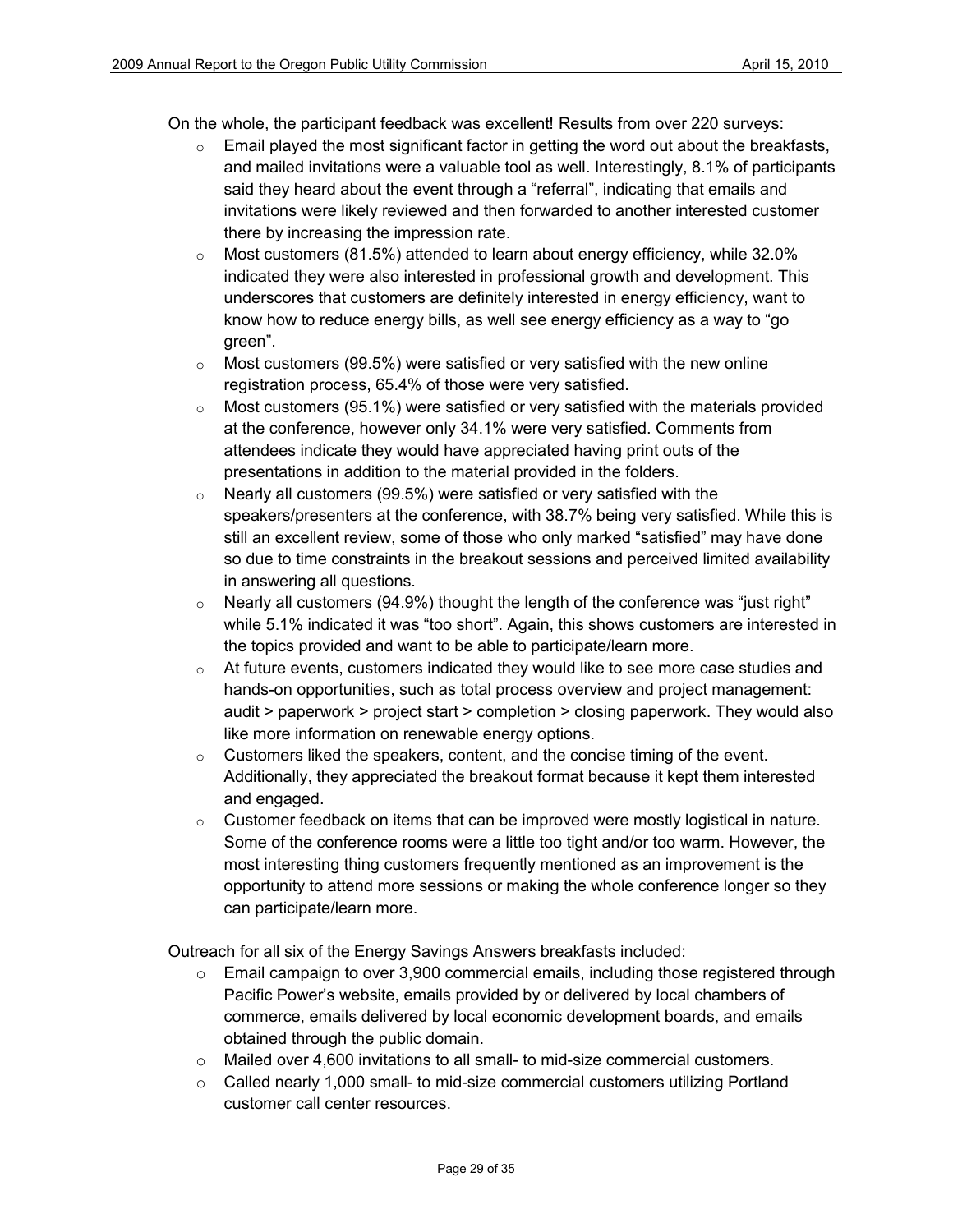$\circ$  Other outreach activities included flyers handed out by the regional community managers at their regular meetings (economic development councils, boards, rotaries, etc). Additionally, USDA field representatives handed out flyers at their regional functions.

### **Industrial**

- Met with ETO's Industrial Sector Manager and Pacific Power's Economic Development Manager about the Oregon Manufacturing Extension Partnership and possible connections with Energy Trust programs and pilots.
- Pacific Power's Energy Trust liaison provided support for Pacific Power's regional customer conferences in Medford, Bend and Albany, Oregon. The conferences are targeted to industrial customers and community leaders. The focus of the conference was on company updates, legislative activities impacting the electric utility industry and a focus on the need for increased energy efficiency.

### **Residential**

- Worked on customer reported power quality issues after residential heat pump installations. New verbiage will be added to future heat pump promotional material to make sure customers call to verify that their transformer is adequately sized to avoid any flicker issues that occur on motor start up.
- Pacific Power's Energy Trust liaison began conversations with Energy Trust to bring a time modified version of the Home Energy IQ training sessions to 14 areas throughout Pacific Power's Oregon service area before the end of the year. The target locations are Astoria, Lincoln City, Coos Bay, Medford, Grants Pass, Roseburg, Cottage Grove, Albany, Portland, Hood River, Bend, Klamath Falls, Pendleton and Enterprise.
- About 920 Oregon residential customers who have Web accounts received an e-mail about Energy Trust's Home Energy Makeover Contest on April 6. This went to customers who have opted-in to receive company communications.
- The new customer awareness campaign, launching the *Let's turn the answers on* tagline and focusing on energy efficiency and safety, continued this quarter via TV, print and radio. Pacific Power customers will be reached from Portland, Medford, Bend, and Eugene demographic marketing areas.
- Additional co-branded energy efficiency TV, radio and print communications ran in Medford and Bend.
- Pacific Power's Energy Trust liaison attended the EEAST (Energy Efficiency and Sustainable Technology) Stakeholders kick off meeting.
- Pacific Power's Energy Trust liaison attended Coos County Energy Group with over 100 local residents. The group was formed after the Coos County Commissioner attended Pacific Power's June Energy Savings Answers breakfast in Grants Pass and wanted to bring the same message out to Coos County residents.
- Pacific Power's Energy Trust liaison met with the Coos County Commissioner on energy efficiency opportunities for or residents.
- Pacific Power's Energy Trust liaison facilitated Pacific Power successful execution of an onbill financing agreement with the City of Portland and ShoreBank Cascadia. The agreement is a part of the Clean Energy Works Program and outlines how Pacific Power, the City of Portland and ShoreBank Cascadia enroll Pacific Power customers, share customer data, collect and remit on-bill loan payments, and provide outreach to engage customers.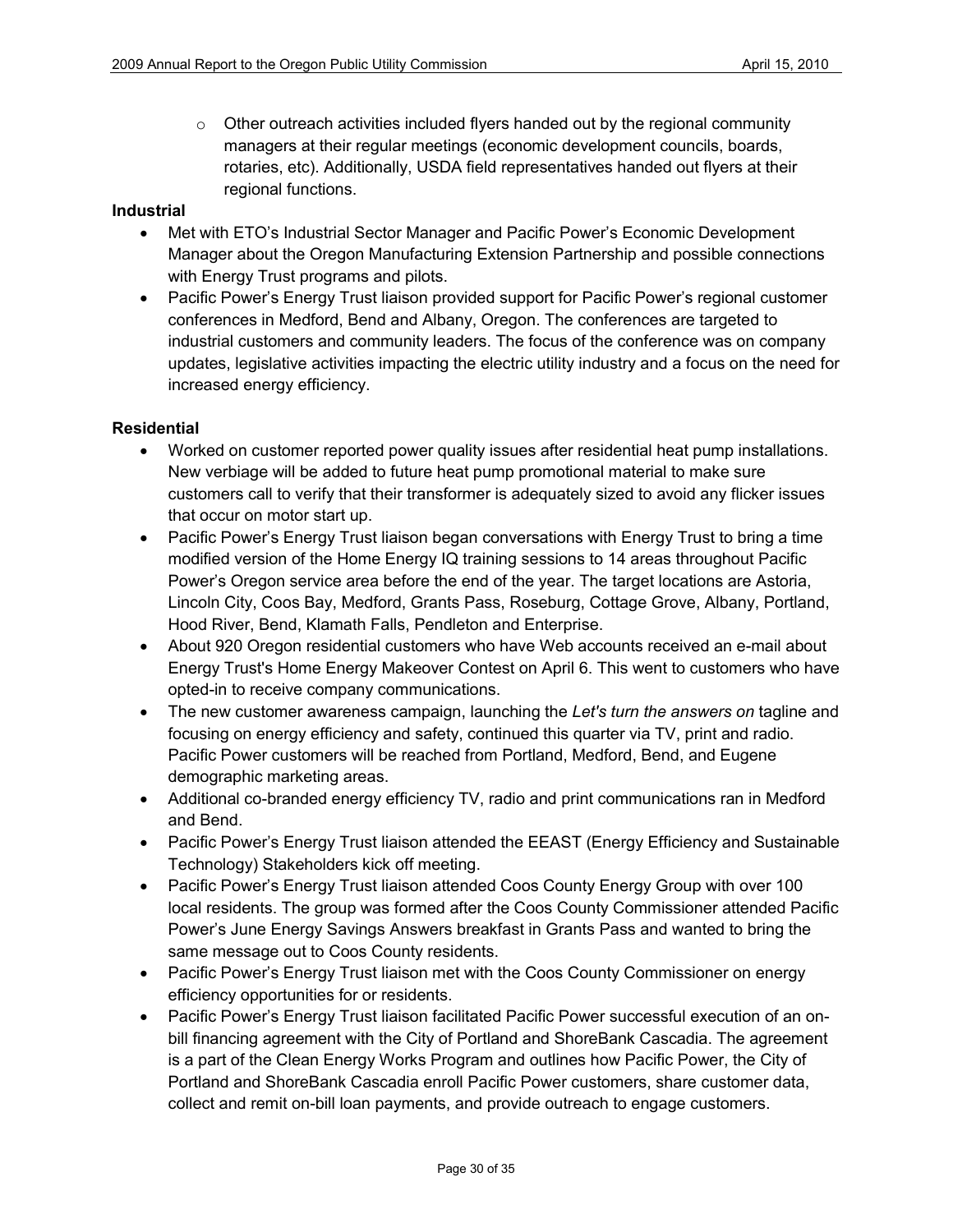- Pacific Power's Energy Trust liaison collaborated with the City of Astoria, South Central Oregon Economic Development District (Klamath and Lake Counties), Hood River County, and North East Oregon Economic Development District (Wallowa County), in applying for direct and sub- Energy Efficiency and Conservation Block Grant funds available through ARRA. All districts have indicated they would like to take part in Pacific Power's on-bill financing mechanism for energy efficiency retrofits. Hood River County is planning on doing loan repayments via the tax bill, but would still like to keep the on-bill financing option open with Pacific Power.
- Throughout October, November and December, Pacific Power's Energy Trust liaison and Energy Trust delivered 15 Home Energy IQ workshops in Cottage Grove, Albany (2), Portland, Bend, Klamath Falls, Hood River, Pendleton, Enterprise, Medford, Grants Pass, Roseburg, Coos Bay, Lincoln City and Warrenton, Oregon. The workshops were developed to help residential customers develop a deeper understanding of home-energy use, the effects of appliances and systems on energy bills and how changing simple behaviors can reduce energy consumptions and carbon footprint. Outreach was done through localized emails and notices on both the Pacific Power and Energy Trust websites. Approximately 300 customers registered to attend.

# **PORTLAND GENERAL ELECTRIC ENERGY EFFICIENCY ACTIVITIES 2009**

### **General**

PGE continued working to build awareness of and interest in Energy Trust programs through SB838 funds. The Energy Trust's 2009 Oregon Residential Awareness Study showed awareness of Energy Trust programs at 47%, up 11% from the previous year.<sup>[10](#page-30-0)</sup> Utility bill inserts or other direct utility promotional campaigns were the top source of awareness. On the business side, we have no similar Energy Trust study to refer to. We do have PGE business studies conducted in the fall of 2008 and 2009, included in the work papers. These studies show over 60% of business customers are aware of Energy Trust role and its programs.

PGE participated in Energy Trust planning meetings and Conservation Advisory Council meetings. PGE also supported the Northwest Energy Efficiency Task Force Workgroup 4 and its work in researching effective market outreach programs.

# **Commercial and Industrial**

PGE promotes energy efficiency to business customers through its mass market newsletters. These efforts are not paid for with SB838 funding, but PGE seeks to use these channels in coordination with SB838 activities. PGE sent the "Energize" Newsletter quarterly to approximately 82,500 customers in 2009 and mentioned Energy Trust 22 times. PGE sent the "Business Connections" email newsletter to approximately 4400 customers quarterly and mentioned the Energy Trust 16 times. "Power Report," sent to Key Customers (some of whom are over 1MWa and so do not qualify for SB838 funds), mentioned Energy Trust programs in 4 of 5 newsletters.

In addition, PGE used SB838 funds on three different approaches to promoting Energy Trust programs to business customers:

<span id="page-30-0"></span><sup>&</sup>lt;sup>10</sup> Final report 2009 Oregon Residential Awareness and Perception Study, Funded by: Energy Trust of Oregon, Submitted to: Energy Trust of Oregon , Prepared by: Research into Action, 11/2009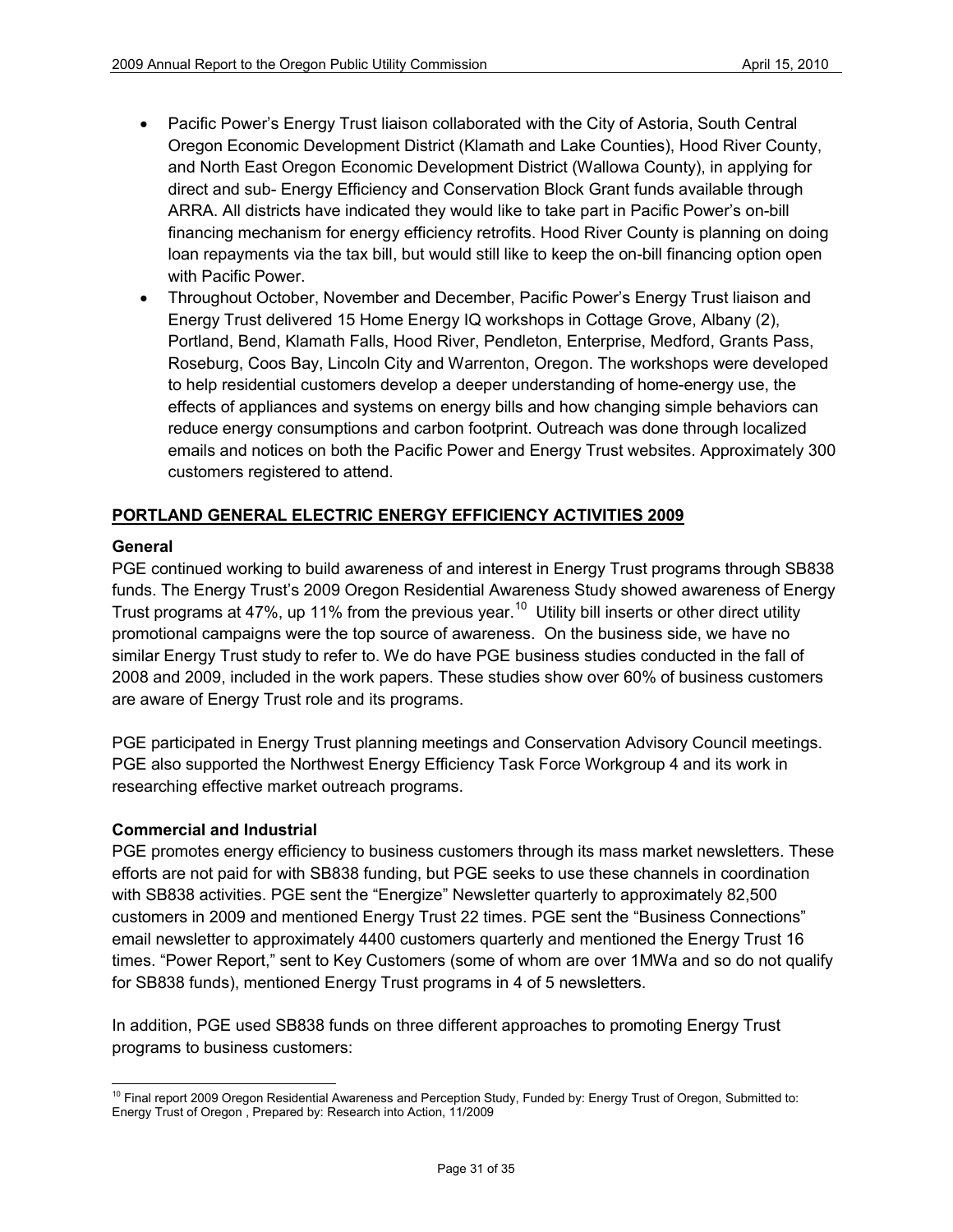### *1. Customized Segmented Education & Information (March-July 2009)*

PGE's Business Direct Mail Campaign of 2009 focused on targeting business markets with customized mailings that made energy efficiency relevant to their business.

The campaign delivered educational information on areas of potential efficiency opportunities based on segment usage, explained about Energy Trust incentives, and invited customers to call PGE for a free energy consultation. The energy consultations were designed to help customers identify a project, find a contractor and qualify for Energy Trust projects (see outreach section for more details). Each target segment received a "teaser postcard" to attract interest, a follow-up letter with complete information and a follow-up reminder postcard.

30,000 customers received mailings. 118 called for an energy efficiency consultation and to date 39 have been referred to Energy Trust as qualified leads.

### *2. Mass Market Campaign September-December 2009*

The Save More, Matter More™ Campaign in 2008 and 2009 reached out to all of PGE's business customers, asking them to make a public commitment to do an energy efficiency project between September of the current and August of the following year. Customers could look at pledges of other participating businesses on the PGE web site.

In reviewing the campaign for repeat in 2009, PGE sought to improve several areas:

- The most frequent obstacle customers encountered was identifying energy saving projects so the campaign materials had some suggested pledges and offered energy efficiency consultations to all pledging companies Business customers could sign up for energy efficiency consultations through PGE's website.
- Energy Trust had added an intake form to its process, and PGE added this to the Save More, Matter More™ Web site.
- To encourage more projects likely to go to Energy Trust, the campaign encouraged customers to pledge capital projects.
- A "spot the sticker" campaign encouraged residential customers to look for Save More, Matter More™ stickers on participating businesses, driving home the business benefit of participation.

173 customers made a pledge during the campaign. PGE performed energy consultations for 67 customers and sent 17qualified leads to Energy Trust to date from among campaign pledgers. A survey of all business customers conducted in the fall of 2009 showed 15% awareness of the campaign. PGE will do another survey of pledgers and is seeking to survey companies that pledged in 2008 and not 2009 to understand the lower pledge rate.

# *3. Personal & Face-to-Face Communication*

PGE has had a dedicated outreach position in place since June 2008. This position has been shared by two people, Verlea Briggs as primary and Paula Conway as back-up.

The outreach position has served to make presentations at Chamber events and take contacts made from these or from PGE marketing efforts and facilitate their development into qualified leads for the Energy Trust. Leads were generated from the following activities: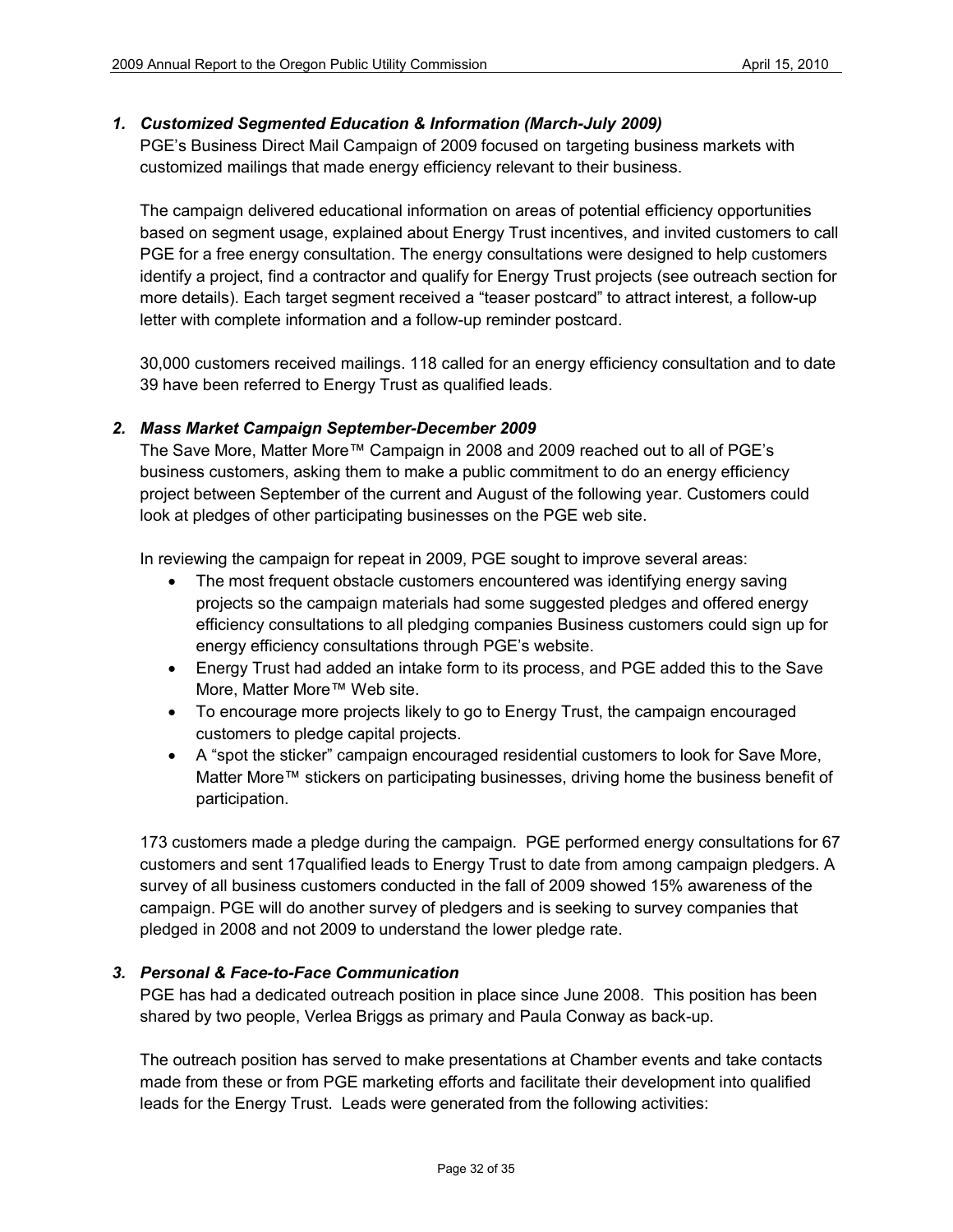- Chamber presentations
- Outbound customer calls
- Customer email access [\(energy.consultation@pgn.com.](mailto:energy.efficiency@pgn.com))
- Response to business marketing.
- Business partnerships (i.e. City of Portland BEST program)
- Customer follow-up after CTS Training and Education classes
- Leveraging internal networks (i.e. Key Customer Managers, Governmental Affairs representatives, Service and Design Consultants, etc.)
- Customer calls to PGE Tualatin Call Center via energy.efficiency@pgn.com

In 2009, the Outreach position had the following results:

- 1326 face to face presentations to business customers
- 223 qualified project leads sent to Energy Trust programs.

At Energy Trust request, PGE and the Energy Trust jointly conducted an Outreach Breakfast on November 11, 2009 in Salem, Oregon. Energy Trust invited previous program participants to the event. PGE invited other of its Salem-area customers to the event. Margie Harris from Energy Trust and Carol Dillin from PGE both spoke at the event; Margie about Energy Trust opportunities, and Carol about the importance of Energy Efficiency in PGE's IRP. This outreach breakfast was popular with customers and will be the model for future efforts.

### **Residential**

PGE has worked to drive awareness levels and participation for Energy Trust programs. Results from Energy Trust's Oregon Residential Awareness Study 2009 $^{11}$  $^{11}$  $^{11}$  indicate the following:

- Unaided awareness for Energy Trust of Oregon went up by 11% to 47% for PGE customers from 2008 to 2009.
- Participation by PGE customers in residential Energy Trust programs is higher than by any other electric utility provider benchmarked in the study. PGE's customers participation is 11% compared to PacifiCorp's participation rates of 5%.
- The most common way that participants learned first about Energy Trust and energy efficiency programs was through utility - bill inserts, direct mail, website, or through direct contact with utility representatives.

PGE used its mass market channels to promote energy efficiency and Energy Trust programs throughout the year. The following stories and promotions were published in PGE mainstream marketing channels in 2009, that is, they were not paid for with Schedule 110 funds. Update reaches approximately 685,000 residential customer households along with the monthly energy bill.

<span id="page-32-0"></span><sup>&</sup>lt;sup>11</sup> Final Report 2009 Oregon Residential Awareness and Perception Study, Funded by: Energy Trust of Oregon, Submitted to: Energy Trust of Oregon, Prepared by: Research Into Action, 11/2009.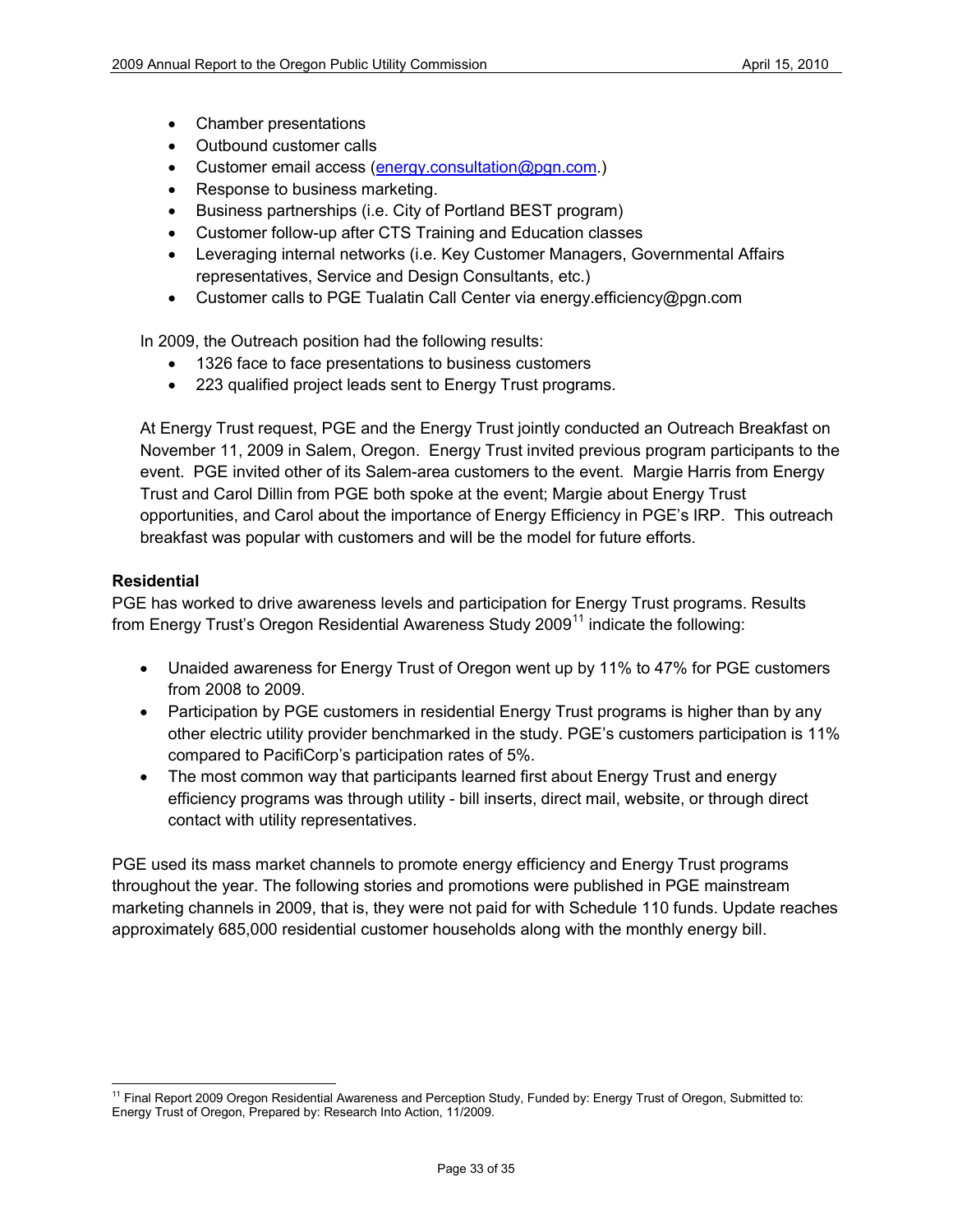| <b>Month</b> | <b>Promotion/Story</b>                                                    |
|--------------|---------------------------------------------------------------------------|
| Jan          | PGE/ETO Marathon water heater - flat fee install promotion                |
| Feb          | Umpqua Bank/Energy Trust - energy efficiency loans article                |
| Mar          | Household appliance - general energy efficiency tips                      |
| Apr          | PGE/ETO Introduction of refrigerator recycling to PGE customer households |
| May          | PGE/Energy Trust Heat pump sweepstakes                                    |
| Jun          | Energy Trust Home Energy Analyzer story                                   |
| Jul          | Windows purchasing guide                                                  |
| Aug          | George Morlan special price/shipment showerhead promotion                 |
| Sep          | Rejuvenation lighting sweepstakes in support of GU24 technology           |
| Oct          | PGE/ETO Heat Pump Sweepstakes                                             |
| Nov          | High Bill Help - EE-tips                                                  |
| <b>Dec</b>   | Reporting results on lighting sweepstakes & showerhead promotion          |

### **Update Residential Newsletter**

In 2009, electronic marketing channels have been introduced to deliver additional EE-information and promotions to residential customers. The marketing plan for the electronic channels is developed in addition to (and separate from) residential electronic mainstream communication channels. Electronic channels include Home Connections (80,000 readers) and PGE's website (3,000-10,000 visits per day).

|              |                                                 | <b>Viewer impressions</b> |      | Open                   |                | <b>Participate</b> |
|--------------|-------------------------------------------------|---------------------------|------|------------------------|----------------|--------------------|
| <b>Month</b> | <b>Promotion</b>                                | Е-<br>newsletter          | Web  | Read<br><b>Article</b> | Opened<br>Link | Sign-ups           |
| Mar          | Roto-Rooter - Marathon<br>sweepstakes           | 76k                       | 316k | 1.8k                   | 1.7k           | 1.2k               |
| Apr          | Fisher&Paykel - Washer and<br>dryer sweepstakes | 78k                       | 280k | .8k                    | 3k             | 2.1k               |
| Jun          | George Morlan - Marathon<br>sweepstakes         | 84k                       | 313k | 1k                     | 1.7k           | 1.2k               |
| Jul          | Mini-split heat pump<br>sweepstakes             | 85k                       | 329k | 1.4k                   | 3.1k           | 2.2k               |
| Aug          | <b>ENERGY STAR refrigerator</b><br>+ recycling  | 88k                       | 298k | 2k                     | 3.8k           | 2.3k               |
| Sep          | Rejuvenation lighting<br>sweepstakes            | 90 <sub>k</sub>           | 302k | 1k                     | 4k             | 2.6k               |

### **E-channels communications overview 2009**

PGE used Schedule 110 funds to enhance basic information provided through residential mass market channels with the following promotions.

- Promoted flat fee installation of energy-efficient Marathon water heaters through Roto-Rooter in January, 2009. Energy Trust offered instant incentives on the product during the promotional period. More than 200 water heaters were sold.
- PGE's refrigerator recycling promotion efforts in April 2009 resulted in a 115% increase in the two months following the promotion. Utility bill inserts were the #1 source of awareness of the program. In November, PGE again promoted the refrigerator recycling program with a bill insert; participation again increased substantially, and in December 76% of all participants were PGE customers.